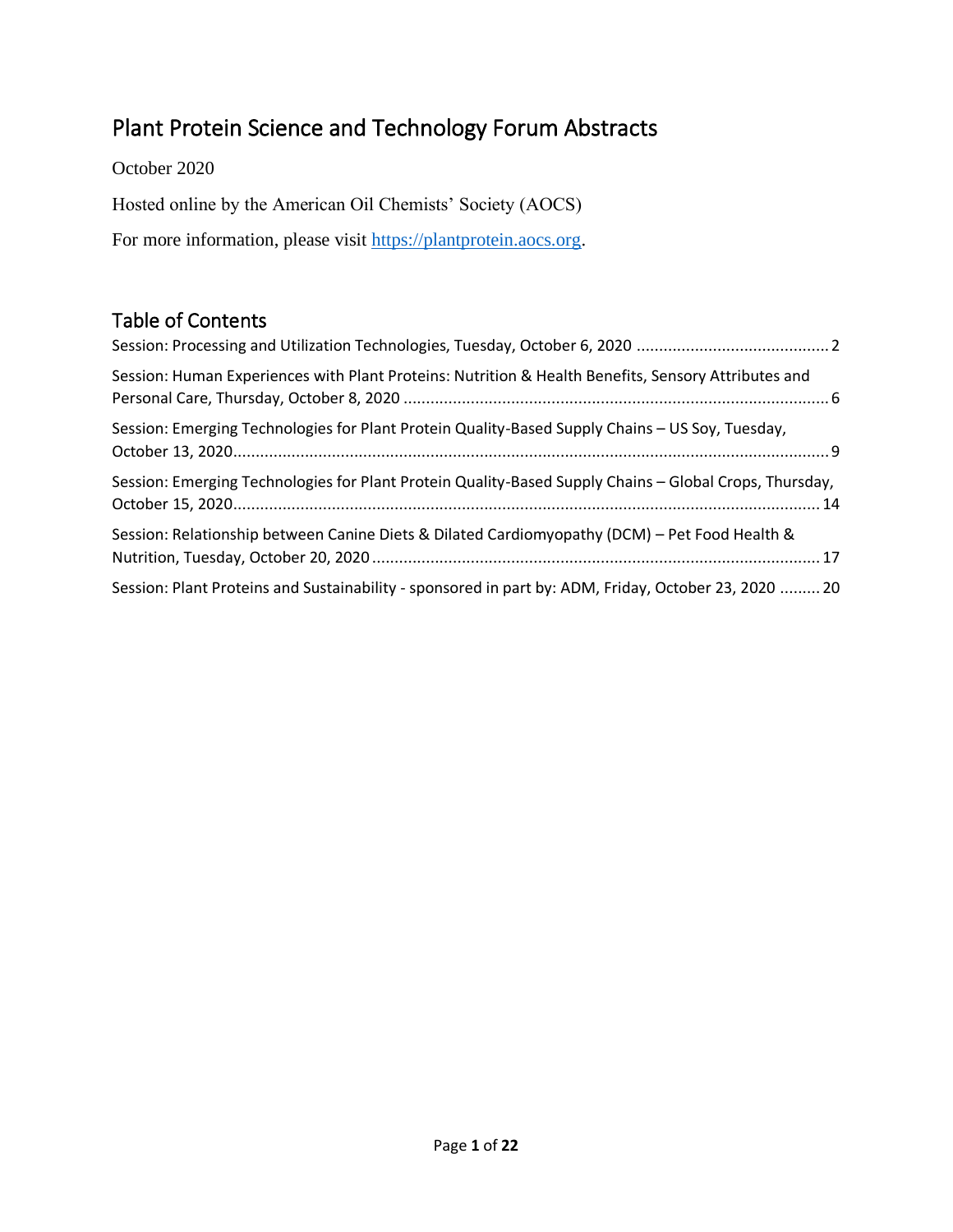### <span id="page-1-0"></span>Session: Processing and Utilization Technologies, Tuesday, October 6, 2020

Session Time: 8:00 AM - 11:30 AM Session Chair: Chris Marinangeli - Pulse Canada Session Chair: Mehmet C. Tulbek, PhD - AGT Foods Research & Development Centre Session Chair: Janitha Wanasundara - Agriculture and Agri-Food Canada

In this session processing and utilization technologies of plant-based proteins and their relationships in plant-based food systems will be discussed. Presentations include protein-starch interactions in the development of structure and functionality of plant-based products, development strategies for plant-based meat alternatives, almond, canola and oats as alternative protein sources and enzyme solutions for plant-based food and beverage production.

Tuesday, October 6, 2020 Session Time: 8:00 AM - 11:30 AM Presentation Time: 8:00 AM - 8:15 AM

#### **Introduction: Processing and Utilization Technologies**

Session Chair: Chris Marinangeli - Pulse Canada Session Chair: Mehmet C. Tulbek, PhD - AGT Foods Research & Development Centre Session Chair: Janitha Wanasundara - Agriculture and Agri-Food Canada

In this session processing and utilization technologies of plant-based proteins and their relationships in plant-based food systems will be discussed. Presentations include protein-starch interactions in the development of structure and functionality of plant-based products, development strategies for plant-based meat alternatives, almond, canola and oats as alternative protein sources and enzyme solutions for plant-based food and beverage production.

Tuesday, October 6, 2020 Session Time: 8:00 AM - 11:30 AM Presentation Time: 8:15 AM - 8:35 AM

#### **Protein-starch Interactions to Create Structure in Plant-based Foods**

Speaker: Alejandro G. Marangoni, FRSC, FAOCS, FIFT, FRSC (U.K.) - University of Guelph Co-Author: Stacie Dobson

Animal protein makes up a large sector of the food industry, however, it is considered to be one of the most environmentally harmful and unsustainable food sources. With the increasing population, the demand for food will also rise. The growth of the population cannot be stopped, but the creation of foods that are more environmentally sustainable that can ultimately reduce the demand for animal protein and alter consumption habits, could help save our planet from selfdestruction. Plant-based meat analogues are considered an environmentally friendly and sustainable alternative to animal meat, providing similar nutritional protein value with decreased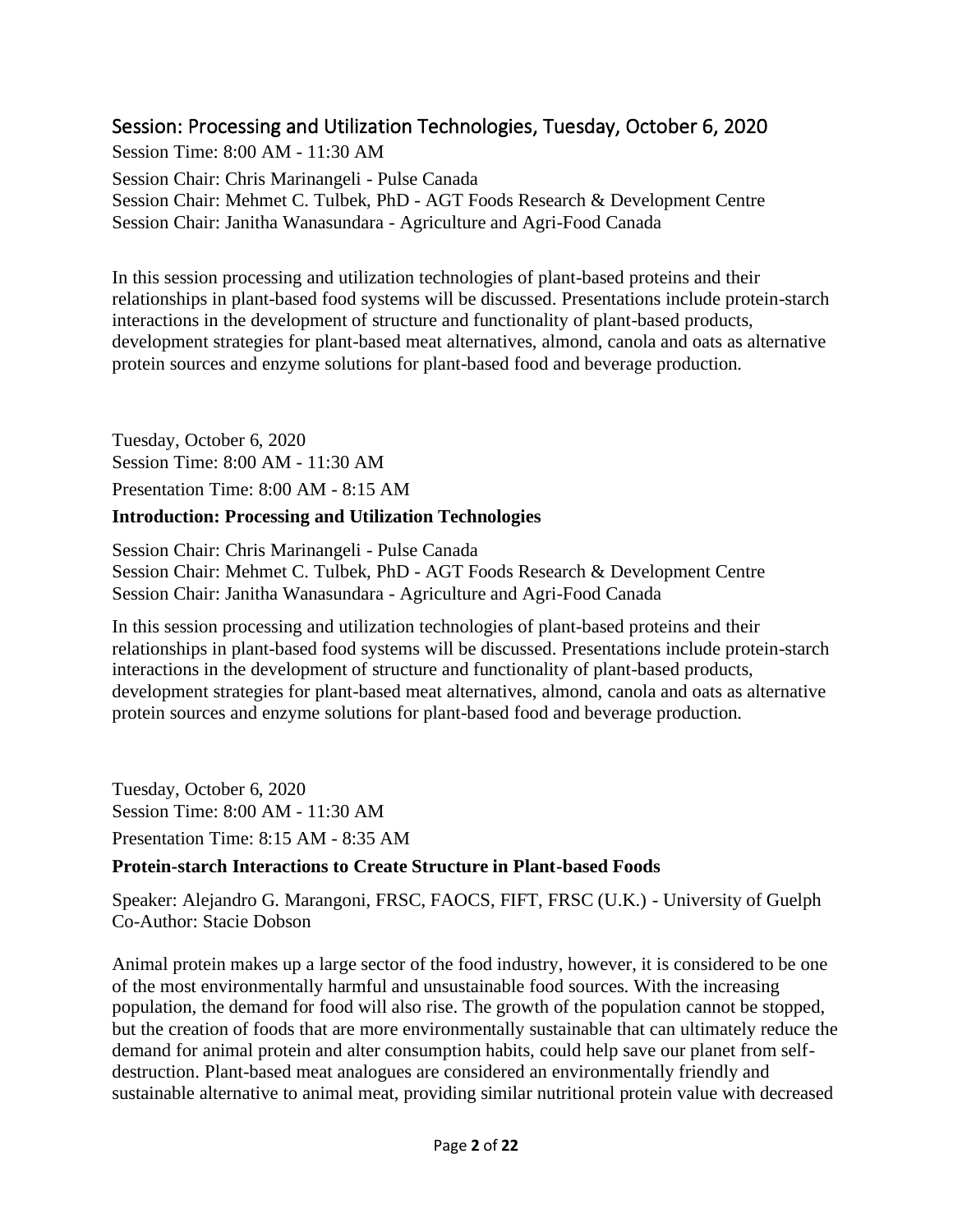environmental impact. However, most of the products on the market do a poor job of mimicking the fibrous texture of meat, while the ingredients and methods used are usually not consumerfriendly. In this talk we will outline our view on the design of plant-based meat products. The hydrophobic prolamines from wheat, sorghum, corn and barely have been found to be able to stretch under specific conditions and form fibers, however, a supporting polymer network is also necessary. This supporting network needs to possess certain mechanical characteristics which can be modulated using filler particles and modulating its water-binding behavior. By creating a unique rapid swelling starch- protein isolate network, the fibrils can be suspended and repeatedly extended to separate them into a fine fibril network. The starch and protein isolate house the fibers and allow for the sample to set and form a solid meat like structure without the need for extrusion.

Tuesday, October 6, 2020 Session Time: 8:00 AM - 11:30 AM

Presentation Time: 8:45 AM - 9:05 AM

#### **Scientific challenges for next generation meat analogues**

Speaker: Atze Jan Van der Goot - Lab of Food Process Engineering, Wageningen University

to be done

Tuesday, October 6, 2020 Session Time: 8:00 AM - 11:30 AM Presentation Time: 9:15 AM - 9:20 AM

#### **Almonds in the world of plant based proteins**

Speaker: Swati Kalgaonkar - Almond Board of California

Almonds are one of the tree nuts with highest protein content. Their protein quality has also been ascertained and published (House et al 2019). Their taste and variety of forms lends them a great advantage in the plant protein world.

The amino acid profile of almonds is similar to other nuts; lysine is the limiting amino acid, but they are high in methionine and cyteine. When paired with other plant sources of proteins with complimentary amino acid profile, almonds offer complete protein as part of a healthy and balanced diet.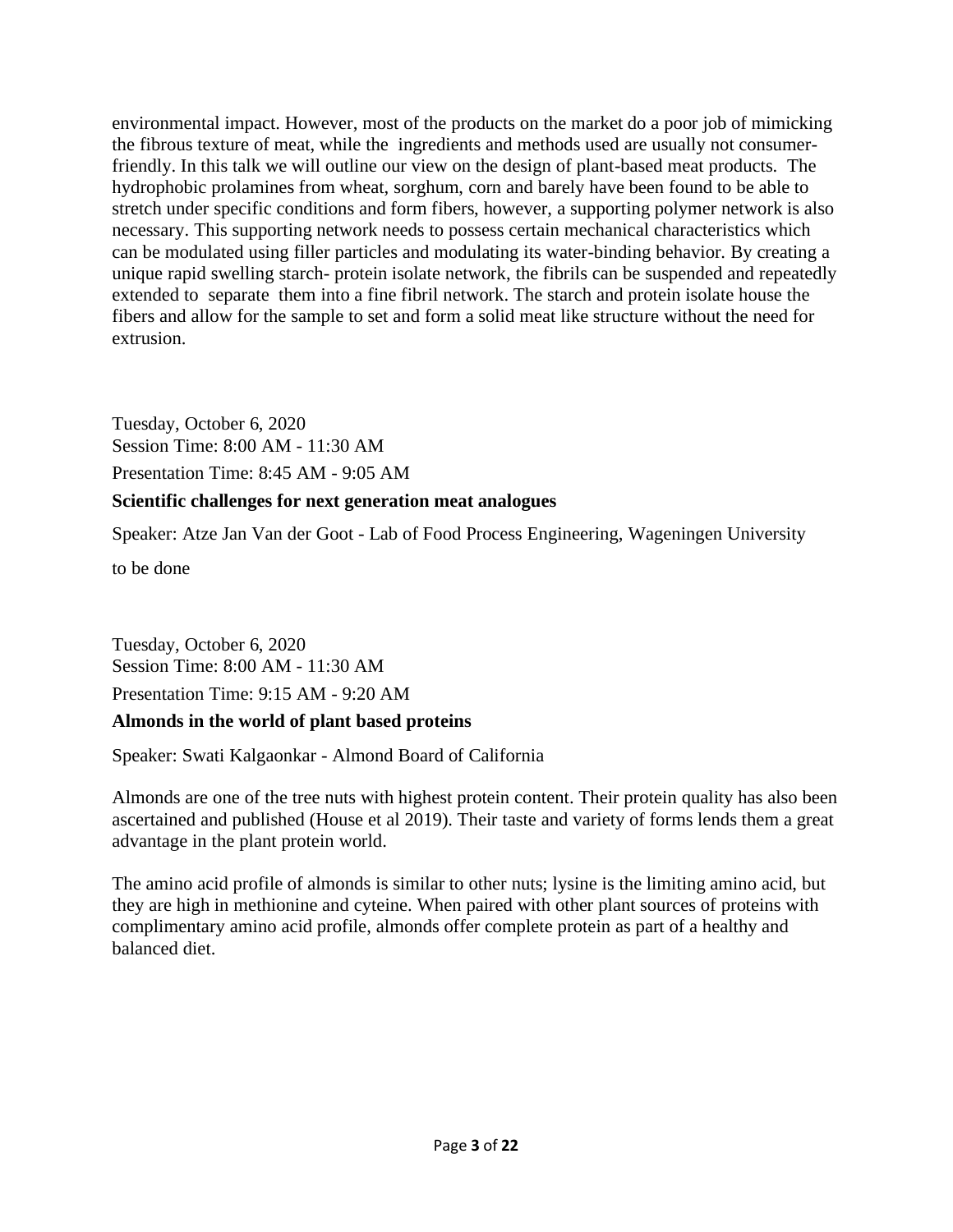Tuesday, October 6, 2020 Session Time: 8:00 AM - 11:30 AM

Presentation Time: 9:20 AM - 9:35 AM

#### **Challenges and Perspectives on the Development of Bioguided Extraction of Almond Proteins**

Speaker: Juliana Leite Nobrega de M. Bell - UC Davis

Tuesday, October 6, 2020 Session Time: 8:00 AM - 11:30 AM Presentation Time: 9:40 AM - 10:00 AM

#### **Oats as an alternative protein source**

Speaker: Nesli Sozer, PhD - VTT Technical Research Centre of Finland

Tuesday, October 6, 2020 Session Time: 8:00 AM - 11:30 AM

Presentation Time: 10:10 AM - 10:30 AM

#### **Canola Proteins: Moving Plant-Based Foods Forward**

Speaker: Martin Schweizer, PhD - Burcon NutraScience Corporation

As the current trend towards plant based foods continues to grow, the food industry is looking for new alternative plant proteins. In particular, the search has focused on low allergenic and non-GMO alternatives to soy protein which has long been the dominant plant protein. The two fundamental drivers for using proteins in food products are nutrition and function. On one hand, proteins should have a complete nutritional profile supplying all of the essential amino acids that are required in our diet. On the other hand, a protein is used in food products for its functional characteristics such as solubility, emulsifying, binding, gelling or foaming. Canola proteins can meet all of these criteria and have long been of interest for use as food ingredients. However, traditional methods of extracting protein from canola for use in human food have proven to be challenging mainly due to limitations in flavour and colour of the final products. Burcon NutraScience Corporation has developed disruptive technology to extract and produce highly purified canola protein products starting from canola meal. A proprietary purification process separates the two naturally occurring proteins resulting in a cruciferin-rich canola protein and a napin-rich canola protein. These products have unique nutritional value as well as great functional and sensorial characteristics and present an excellent alternative to animal proteins. This presentation will give an overview of the many opportunities with canola proteins in human food applications.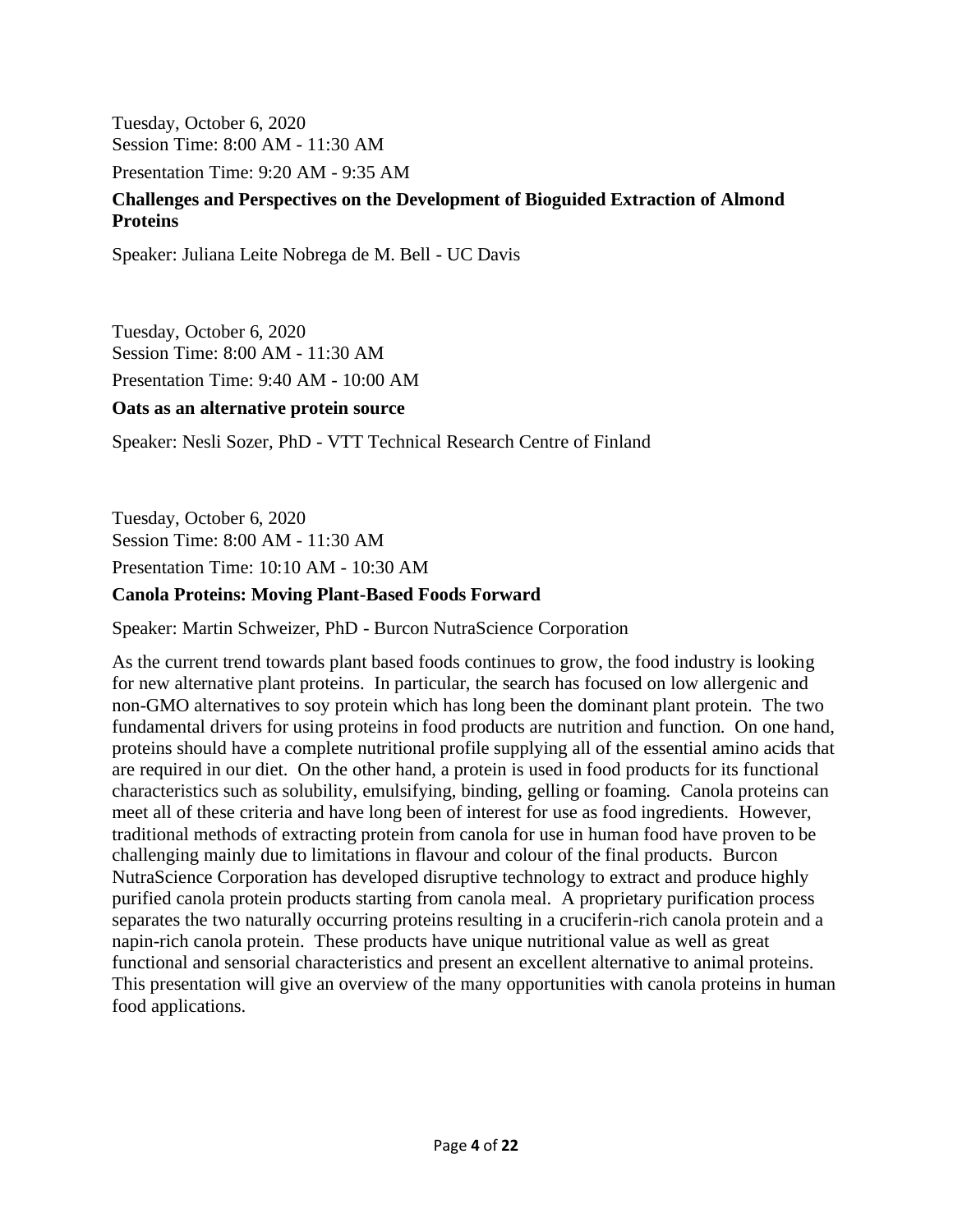Tuesday, October 6, 2020 Session Time: 8:00 AM - 11:30 AM

Presentation Time: 10:35 AM - 10:55 AM

#### **Enzyme solutions for plant-based food and beverage production**

Speaker: Katie Maloney, PhD - Novozymes

The plant-based food and beverage market is growing much faster than the overall food and beverage market. Companies are looking for ways to differentiate their plant-based product offerings through unique sensory experiences and enhanced nutrition. Formulating plant-based foods and beverages to meet the desired organoleptic and nutrition targets can be challenging. This presentation will focus on how enzymes can help overcome these challenges in plant-based dairy alternatives. Optimizing mouthfeel and sweetness of oat beverages, increasing protein content of plant-based beverages, and improving texture of plant-based yogurts will be covered.

Tuesday, October 6, 2020 Session Time: 8:00 AM - 11:30 AM Presentation Time: 11:05 AM - 11:30 AM

#### **Q&A Panel Discussion: Processing and Utilization Technologies**

Session Chair: Chris Marinangeli - Pulse Canada Session Chair: Mehmet C. Tulbek, PhD - AGT Foods Research & Development Centre Session Chair: Janitha Wanasundara - Agriculture and Agri-Food Canada Speaker: Alejandro G. Marangoni, FRSC, FAOCS, FIFT, FRSC (U.K.) - University of Guelph Speaker: Atze Jan Van der Goot - Lab of Food Process Engineering, Wageningen University Speaker: Swati Kalgaonkar - Almond Board of California Speaker: Juliana Leite Nobrega de M. Bell - UC Davis Speaker: Nesli Sozer, PhD - VTT Technical Research Centre of Finland Speaker: Martin Schweizer, PhD - Burcon NutraScience Corporation Speaker: Katie Maloney, PhD - Novozymes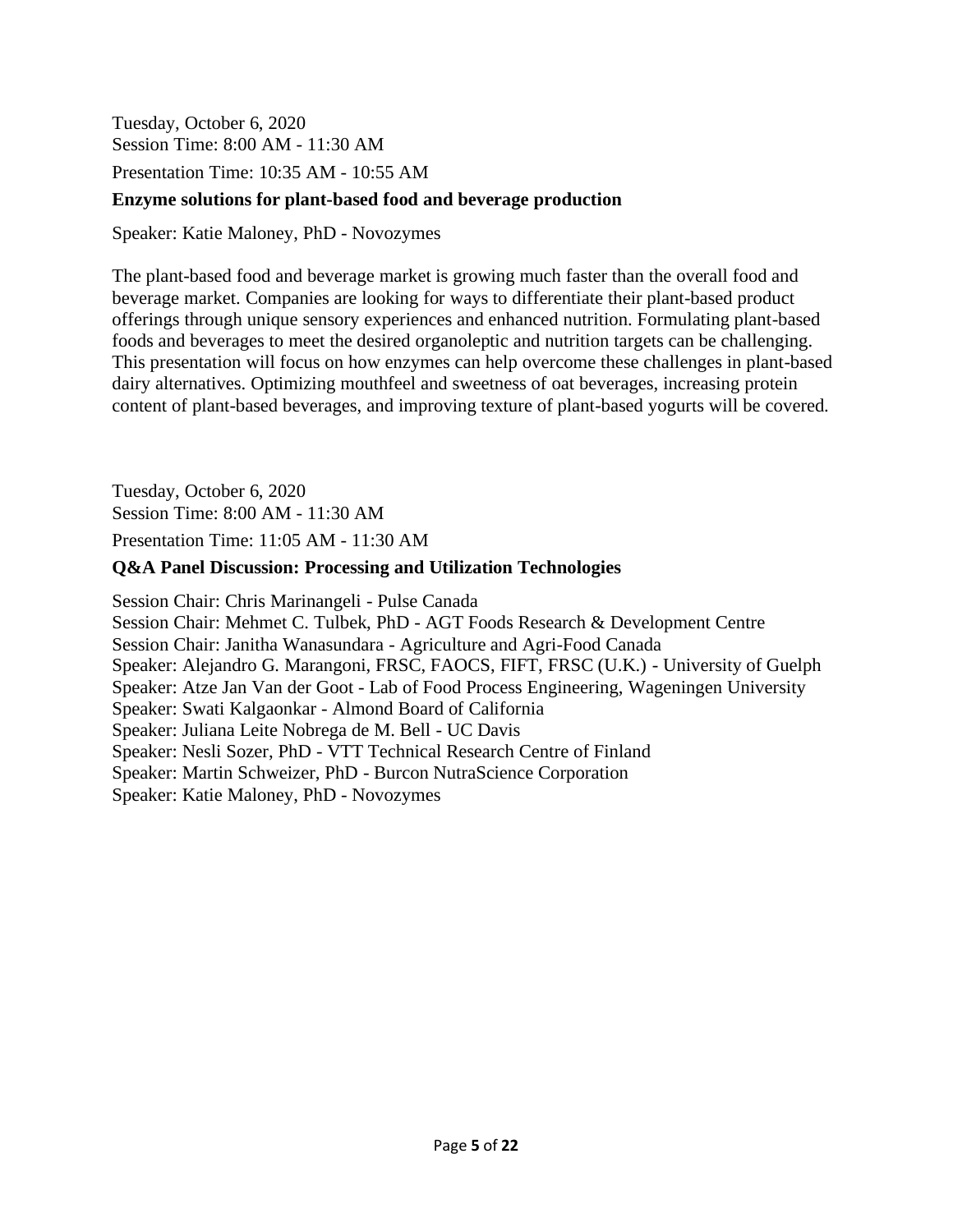### <span id="page-5-0"></span>Session: Human Experiences with Plant Proteins: Nutrition & Health Benefits, Sensory Attributes and Personal Care, Thursday, October 8, 2020

Session Time: 8:00 AM - 11:00 AM

Session Chair: Phil S. Kerr, PhD - Prairie AquaTech, LLC

This Session will explore how emerging technologies and analytical methods for plant proteins and the products in which they are used affect how people "experience" plant proteins. Topics will explore new methods for determining the nutritional quality of proteins and their implications for nutrition labelling and influencing consumer perception of products in which protein content and quality are characterizing attributes. In addition, the utilization of comprehensive, quantitative sensory science methods to develop protein ingredients and the foods and other products that contain them will be presented. Finally, the opportunities and issues for using plant proteins, hydrolyzates and peptides in cosmetic and personal care applications will be discussed and bring a holistic view to how protein ingredients can enhance the human experience.

Thursday, October 8, 2020 Session Time: 8:00 AM - 11:00 AM

Presentation Time: 8:00 AM - 11:00 AM

### **Human Experiences with Plant Proteins: Nutrition & Health Benefits, Sensory Attributes and Personal Care**

Thursday, October 8, 2020 Session Time: 8:00 AM - 11:00 AM

Presentation Time: 8:15 AM - 8:40 AM

#### **Plant-based Proteins: Challenges with Current Labeling Regulations in the U.S.**

Speaker: Kathy Musa-Veloso, PhD - Intertek Health Sciences Inc.

The labeling of a food represents an important means of highlighting that a food is plant-based, the food's protein content, as well as the health attributes of the protein. In the U.S., the naming of a plant-based food has turned out to be quite complicated, particularly when the plant-based food is intended to be an analogue for an animal-based food. This is because most animal-based foods (*e.g.,* butter, cheese, yoghurt, meat) are associated with standards of identity, which are regulations that dictate the composition of these foods. In addition to the challenges inherent in ascribing a descriptive name to a product, there are challenges with respect to the types of claims that can be made for the plant-based protein. Prior to making any claims about protein content or health benefits, it is important to understand the types of claims that are permissible in the U.S., as well as the associated substantiation requirements and qualifying criteria. In this presentation, Dr. Kathy Musa-Veloso will provide an overview of the regulations in the U.S. pertinent to the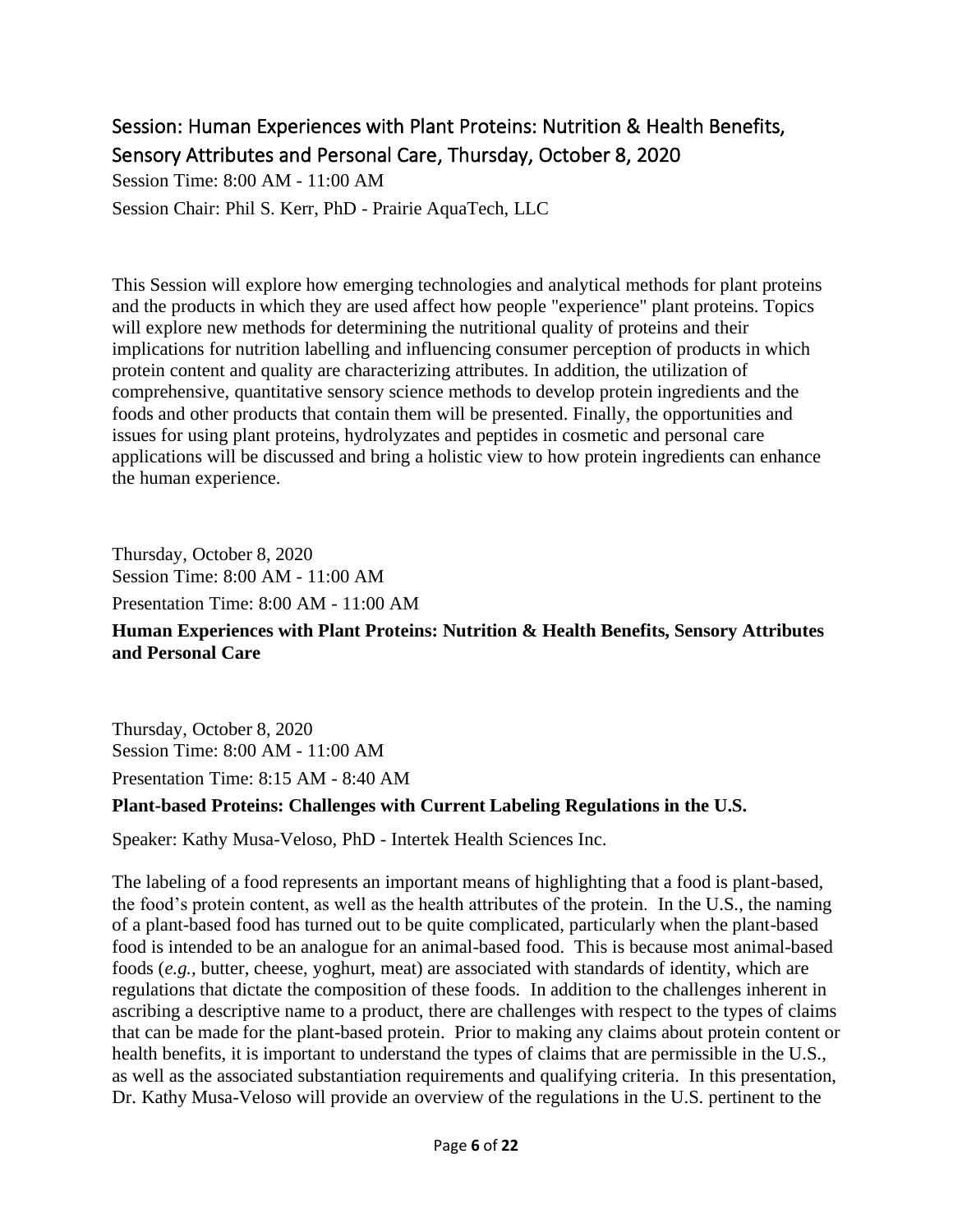naming of plant-based foods, the claim categories that are permissible in the labeling of foods and dietary supplements containing plant-based protein, the challenges associated with making some of these claims, and untapped opportunities.

Thursday, October 8, 2020 Session Time: 8:00 AM - 11:00 AM Presentation Time: 8:45 AM - 9:10 AM

#### **Assessing Protein Quality in Foods: What Does the Future Hold?**

Speaker: James D. House, PhD - University of Manitoba

Thursday, October 8, 2020 Session Time: 8:00 AM - 11:00 AM

Presentation Time: 9:15 AM - 9:40 AM

#### **How to Determine Which Sensory Attributes are Important in Plant-Based Products?**

Speaker: Ivy Koelliker, MS - Sensory Spectrum

A quick internet search on foods and cosmetics trends will undoubtedly return that plantbased proteins continue to be a hot topic. From meat analogs to dairy alternatives, new product introductions are flooding the global market. Yet, the use of plant-based protein in consumer products that traditionally showcased animal proteins comes with a multitude of sensory challenges. So how does one go about optimizing the flavor and texture of plant-based alternatives to meat, fish, yogurt or ice-cream? How does one deliver a sensory experience that consumers will enjoy and return to time and time again? The answer is: with the help of sensory and consumer science. In this presentation, you will learn how sensory evaluation, specifically descriptive analysis and product testing with consumers, alone or in combination with one another, yield valuable insights for product developers and those intent on entering or further establishing their presence in the plant-based market.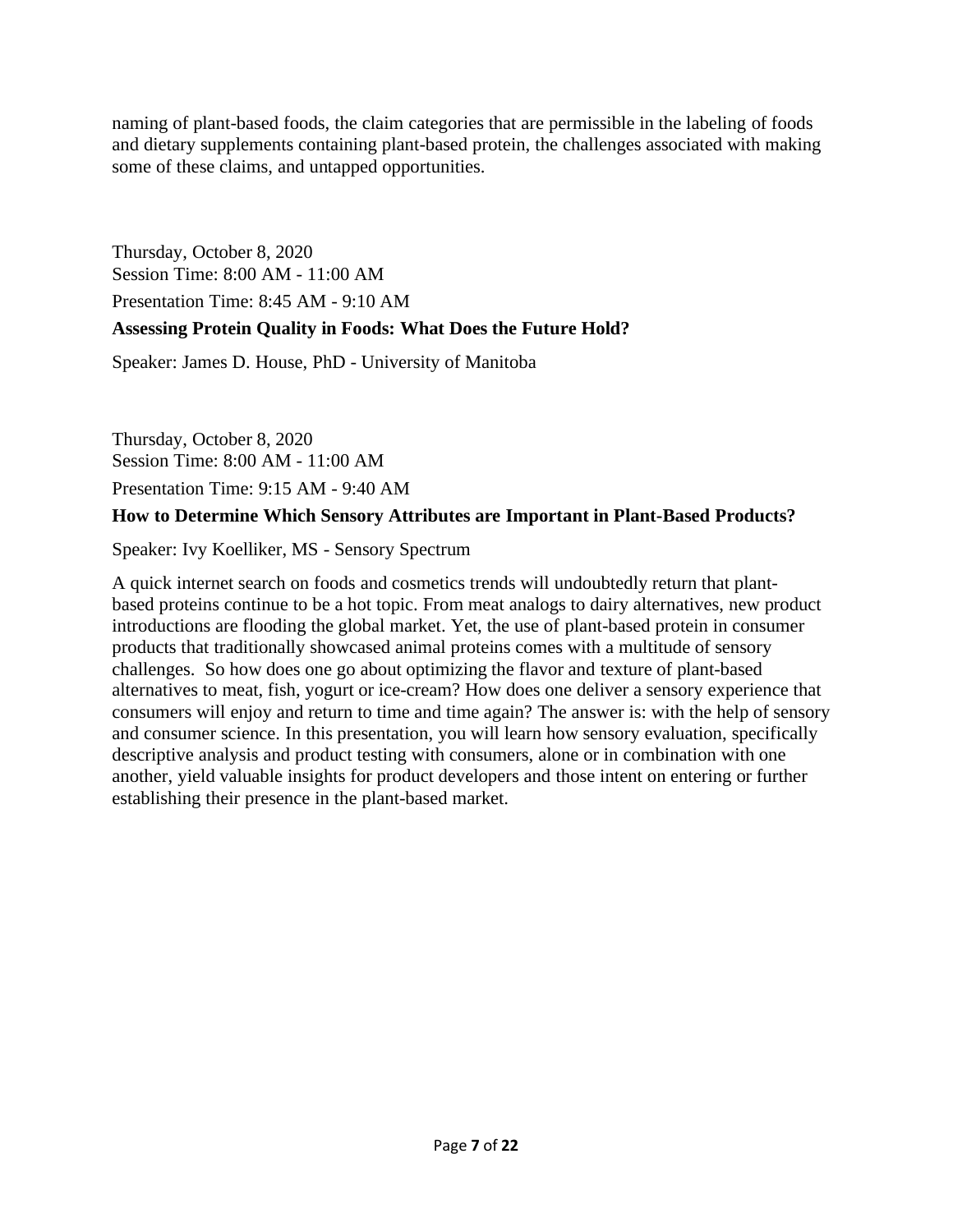Thursday, October 8, 2020 Session Time: 8:00 AM - 11:00 AM

Presentation Time: 9:45 AM - 10:10 AM

#### **Peptides and Proteins: the most versatile ingredients for cosmetic products**

Speaker: Karl Lintner, PhD - Kal'idées

Peptides and proteins have been used as cosmetic ingredients for at least 40 years, using both terms for the same type of substance: hydrolyzed proteins of various origin (collagen, milk, soy, wheat...). They afforded moisturization and superficial smoothing benefits to skin and not much else. Over time, sophistication of both chemical derivatization of such protein fragments and of methods of claim substantiation led to specific protein commplexes such as quaternized anti-frizz benefits and/or volumizing hair claims, to skin tightening ingredients based on High Molecular Weight proteins from wheat and similar material, to name but a few. About 20 years ago, the idea of using oligopeptides, of synthetic or "natural" derived sequence, was introduced together with very specific bioactivity claims on skin repair, skin toning, tanning, hair growth and the like.

The presentation will give examples of the various applications to which high- and low molecular weight proteins and specific peptides can be employed in the Personal Care domain. Do's and dont's, and an appraisal of the market will also be addressed.

Thursday, October 8, 2020 Session Time: 8:00 AM - 11:00 AM Presentation Time: 10:15 AM - 11:00 AM

#### **Q&A Panel Discussion: Human Experiences with Plant Proteins: Nutrition & Health Benefits, Sensory Attributes and Personal Care**

Session Chair: Phil S. Kerr, PhD - Prairie AquaTech, LLC Speaker: Kathy Musa-Veloso, PhD - Intertek Health Sciences Inc. Speaker: James D. House, PhD - University of Manitoba Speaker: Ivy Koelliker, MS - Sensory Spectrum Speaker: Karl Lintner, PhD - Kal'idées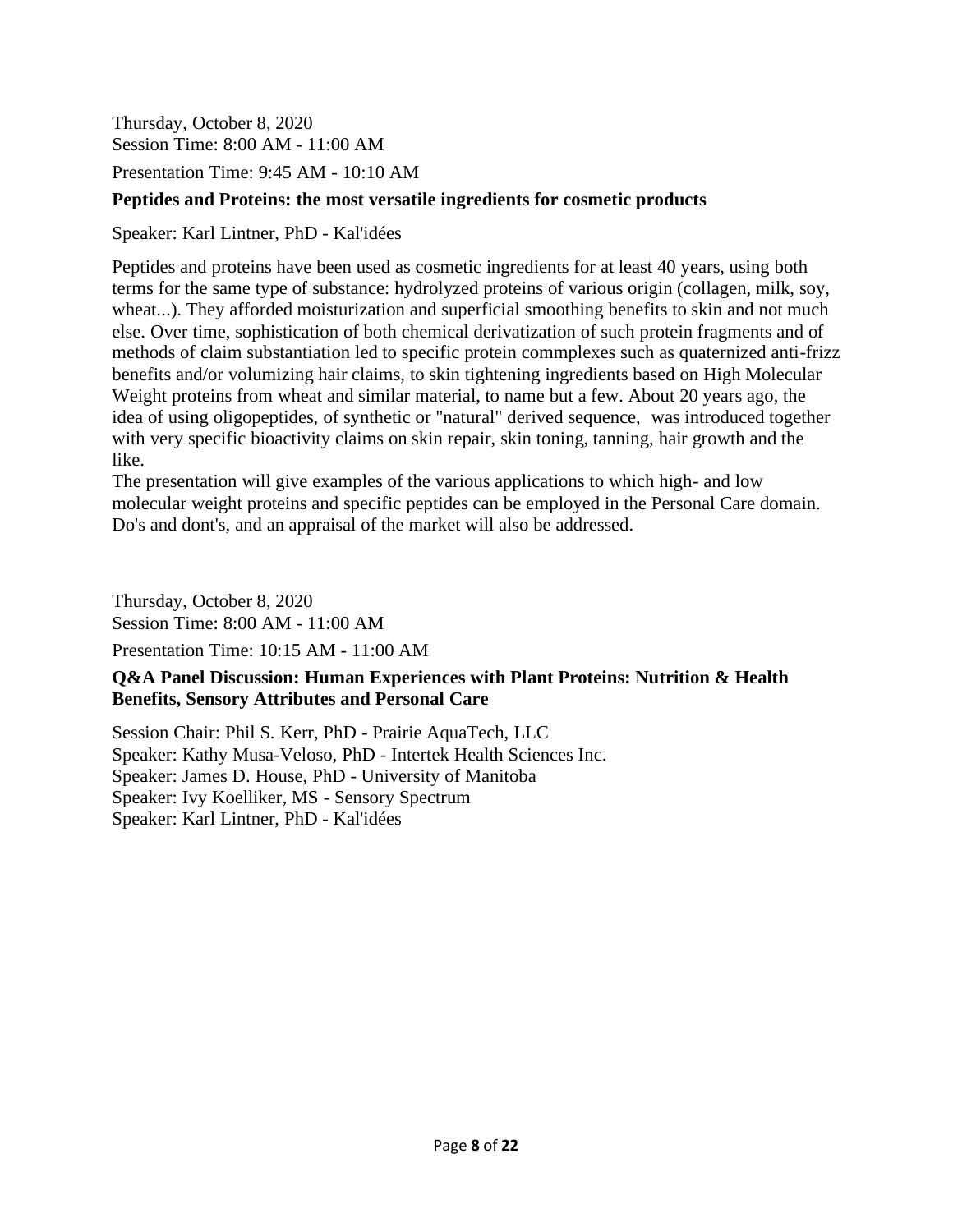# <span id="page-8-0"></span>Session: Emerging Technologies for Plant Protein Quality-Based Supply Chains – US Soy, Tuesday, October 13, 2020

Session Time: 8:00 AM - 11:00 AM

Session Chair: Phil S. Kerr, PhD - Prairie AquaTech, LLC Moderator: Keenan McRoberts, PhD - United Soybean Board

Accurate, affordable and rapid Near Infrared Reflectance (NIR) analysis of protein-rich crops like soybeans has been used commercially for 25 years but they often fail to accurately predict the value in use of protein ingredients like soybean meal for the major production livestock markets that soybean serve. Efforts to enhance NIR systems for predicting protein quality are now underway in the United States soybean industry and are increasingly being used to distinguish and differentiate quality and value in use. This session at the 2nd Annual Plant Protein Science and Technology Forum will highlight the emerging analytical technologies that are enabling new U.S. soybean supply chains that are based on more robust predictive technologies for protein quality. In addition, economic considerations using protein quality for identifying and mitigating value at risk in these emerging supply chains will also be presented as a viable model for future commercialization of soy protein ingredients in domestic and global markets.

Tuesday, October 13, 2020 Session Time: 8:00 AM - 11:00 AM

Presentation Time: 8:00 AM - 8:15 AM

#### **Introduction: Emerging Technologies for Plant Protein Quality-Based Supply Chains – US Soy**

Session Chair: Phil S. Kerr, PhD - Prairie AquaTech, LLC Moderator: Keenan McRoberts, PhD - United Soybean Board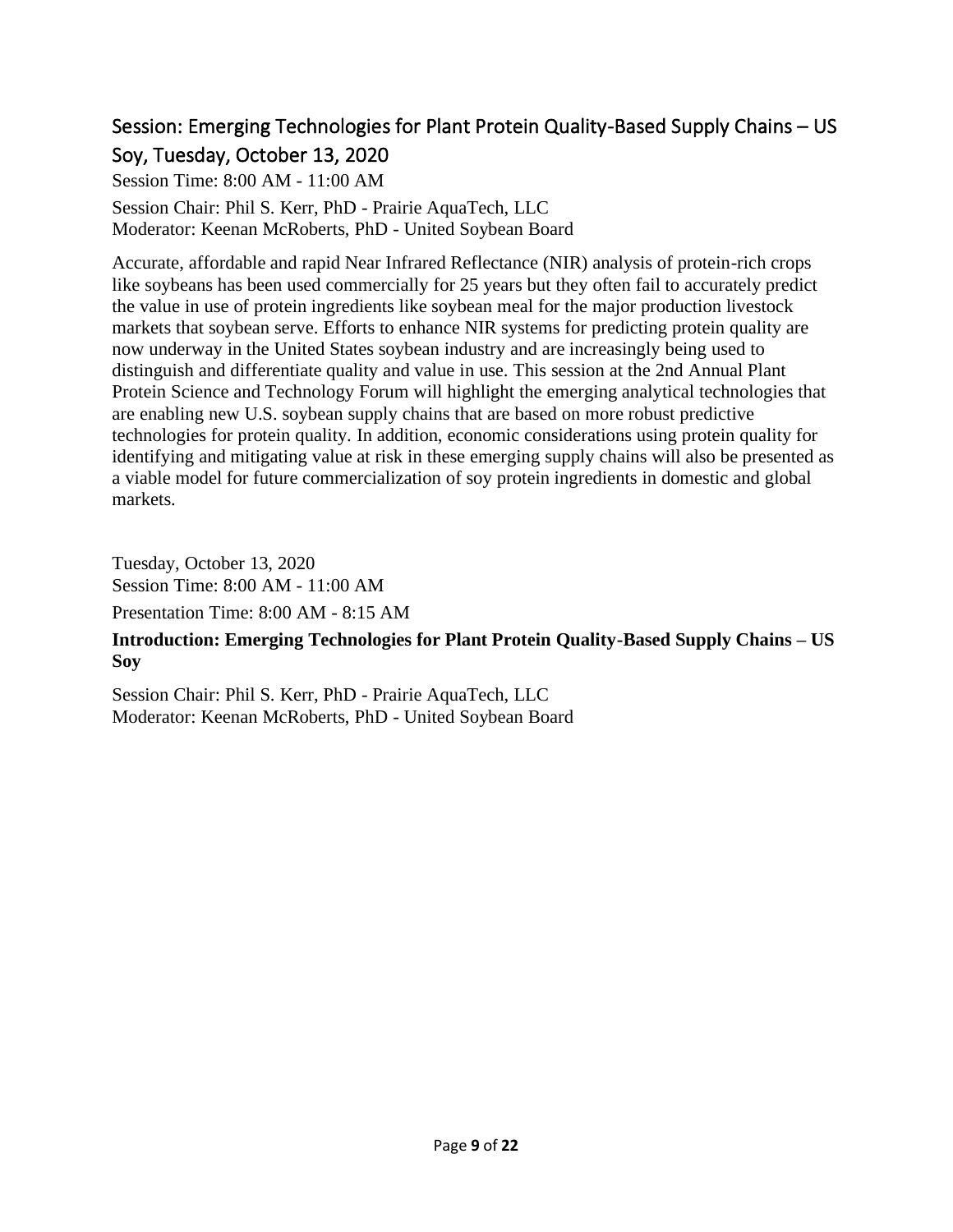Tuesday, October 13, 2020 Session Time: 8:00 AM - 11:00 AM

Presentation Time: 8:15 AM - 8:40 AM

#### **Breeding Soybean with High Protein and Improved Amino Acid Profiles**

Speaker: Rouf M. Mian, PhD - USDA-ARS

The meal protein content derived from most current commercial soybean varieties in the U.S. are below the 47.5% minimum meal protein content needed at the national and international soybean meal markets. This reflects a long-term pattern of slow decline in seed protein content of U.S. soybean. According to the U.S. Soybean Export Council, protein content of U.S. soybean declined to a record low of **34.1 percent** in 2017. In November 2016, CME lowered soybean futures meal contracts by 0.5% to 47.5% and allowed for no rejection or penalty to 47.0% to reflect the lower average protein content. This is a major concern for U.S. soybean farmers who want to reverse this trend. The negative correlations of seed protein with seed yield and oil have been major constraints to the development of soybean lines with high meal protein without reduction in yield or oil.

Despite the historical negative correlations of seed protein with seed oil and seed yield, recent USB funded research by our group indicates that small but meaningful increases in soybean meal protein are possible with little or no drag on seed yield. We have recently released and are nearing release of new soybean varieties/germplasm which produce high  $(\geq 48\%)$  meal protein and have little or no yield drag compared to the elite check varieties. However, significant challenges remain in achieving full success in this area of research, particularly in the area of balanced amino acid profiles. Several amino acids in soybean protein, including the sulfur containing amino acids Methionine and Cysteine are less than optimum in soybean seed. The challenges in improving soybean meal protein, progress being made and way forward will addressed.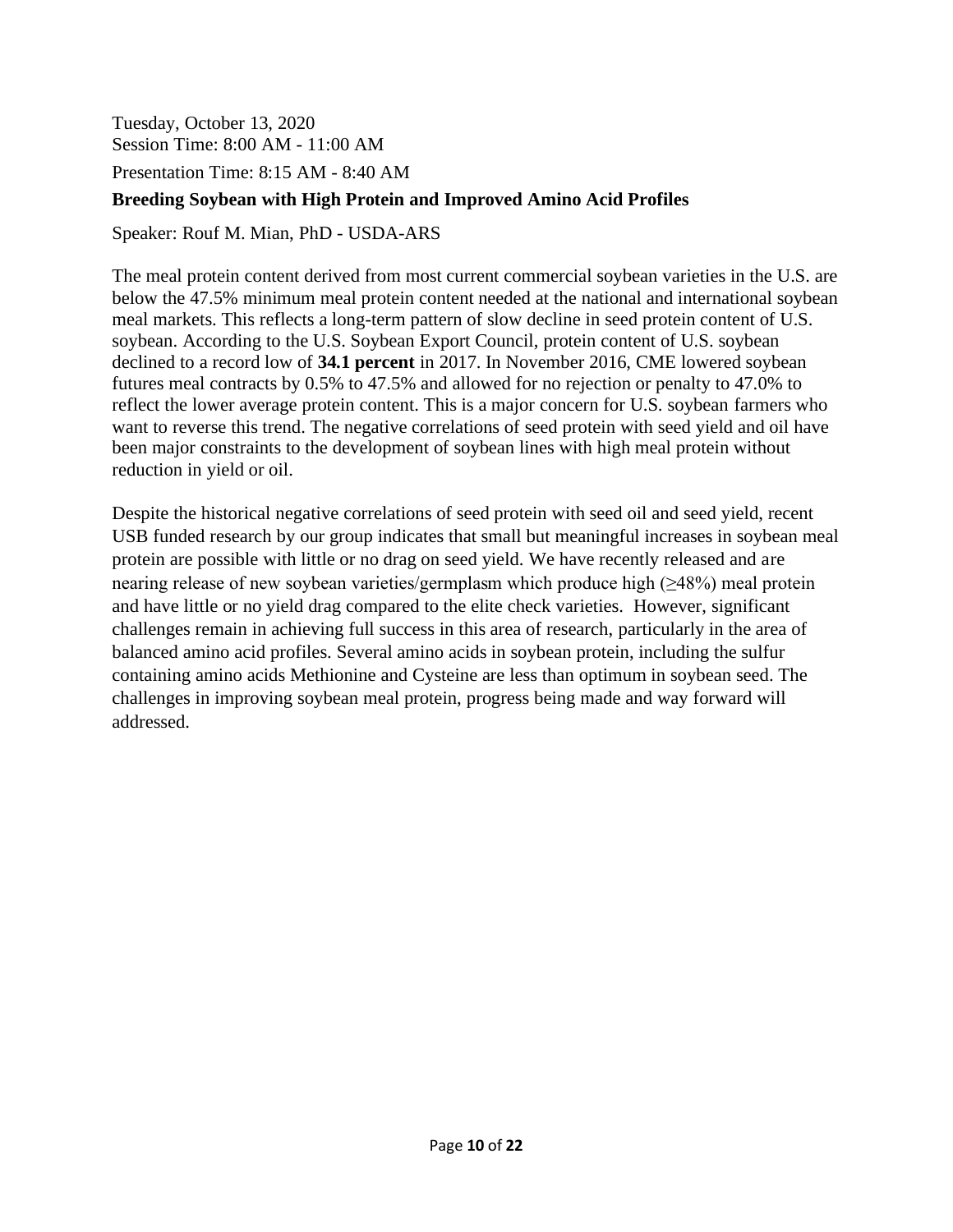Tuesday, October 13, 2020 Session Time: 8:00 AM - 11:00 AM Presentation Time: 8:45 AM - 9:10 AM

#### **Soybean Quality: Beauty is in the eye of the beholder**

Speaker: Seth Naeve - University of Minnesota

The US Soy Family, which includes the American Soybean Association, United Soybean Board, and US Soybean Export Council, has supported a survey of the quality of the US soybean crop since 1986. This survey is intended to provide new crop quality data to aid international customers with their purchasing decisions. The survey also serves as a benchmark for US soybean quality and as an important jumping off point for investigating genetic, cultural, and environmental inpats on soybean quality. For this presentation, the survey will provide the platform for discussions about factors affecting soybean quality and trade-offs between seed constituents. A discussion of alternative measures of soybean quality will be an important component of this presentation.

Tuesday, October 13, 2020 Session Time: 8:00 AM - 11:00 AM Presentation Time: 9:15 AM - 9:40 AM

#### **A Nutritionist's View on Value Points and Methods of Quantifying Value Across Varying Soy Quality**

Speaker: Bart Borg - Standard Nutrition Services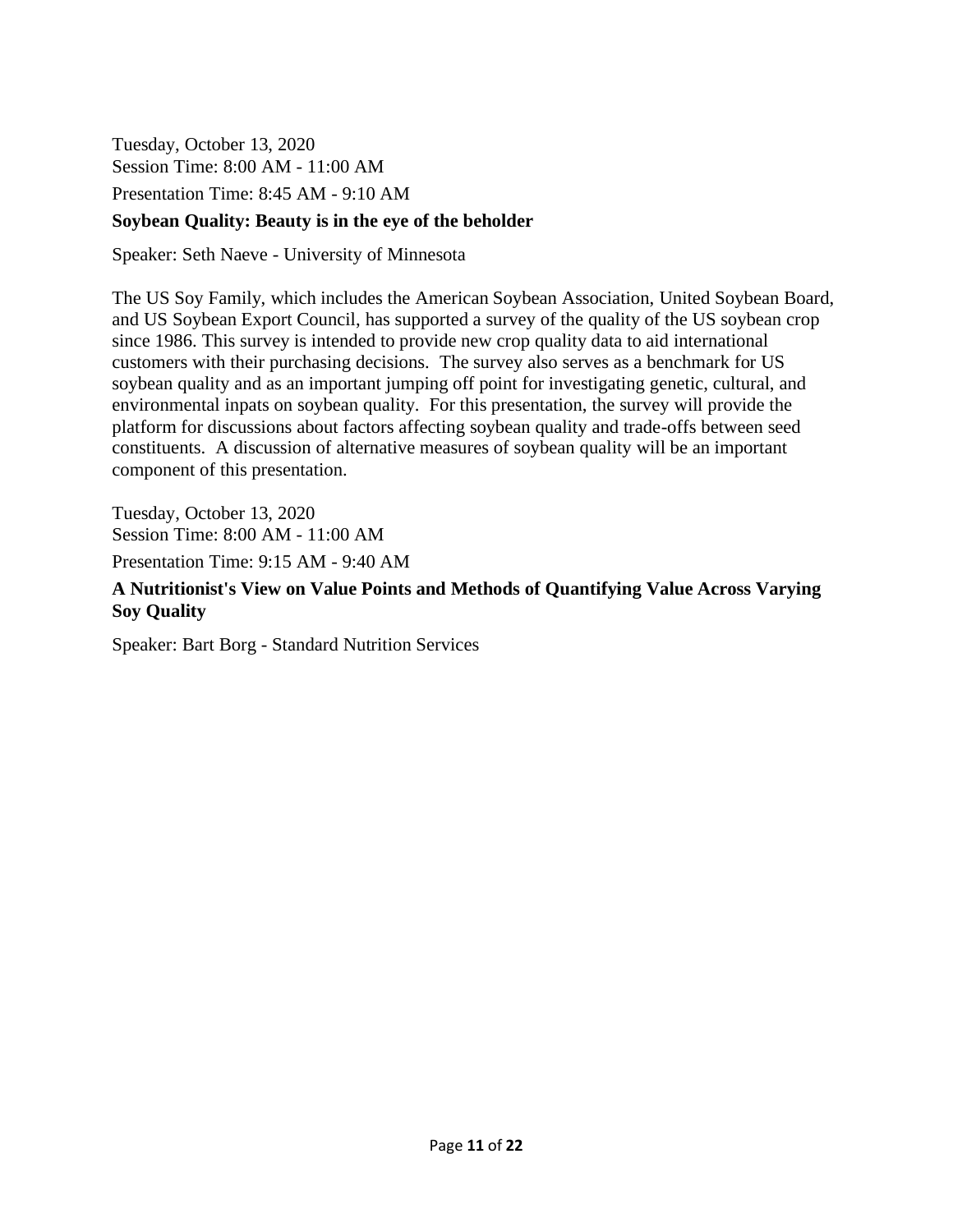Tuesday, October 13, 2020 Session Time: 8:00 AM - 11:00 AM

Presentation Time: 9:45 AM - 10:10 AM

#### **Opportunities and Challenges in Differentiating Soybeans Based on Essential Amino Acids**

Speaker: William Wilson - North Dakota Statue University

Opportunities and Challenges in Differentiating Soybeans Based

on Essential Amino Acids

By Dr. William W Wilson

To the

#### AOCS 2020 Plant Protein Science and Technology Forum

October 13, 2020

University Distinguished Professor

CHS Chair in Risk Management and Trading

Department of Agribusiness and Applied Economics

Abstract: An important emerging challenge and opportunity in soybean marketing is the variability in quality. This study analyzes the effects of testing soybeans for specific quality traits including essential amino acids. A model was developed to analyze costs and risks that may arise for grain handlers to segregate soybeans into high- and low-quality grain flows based on alternative importer purchasing specifications. A stochastic optimization model is used to determine optimal testing locations and intensities in addition to the costs and risks to grain handlers. The model allows for blending to determine optimal shipments from separate locations with differing quality distributions. This paper provides a framework for agribusinesses, grain handlers, and marketers to make decisions in response to importers' purchasing requirements and strategies.

KEYWORDS soybean quality, testing, trading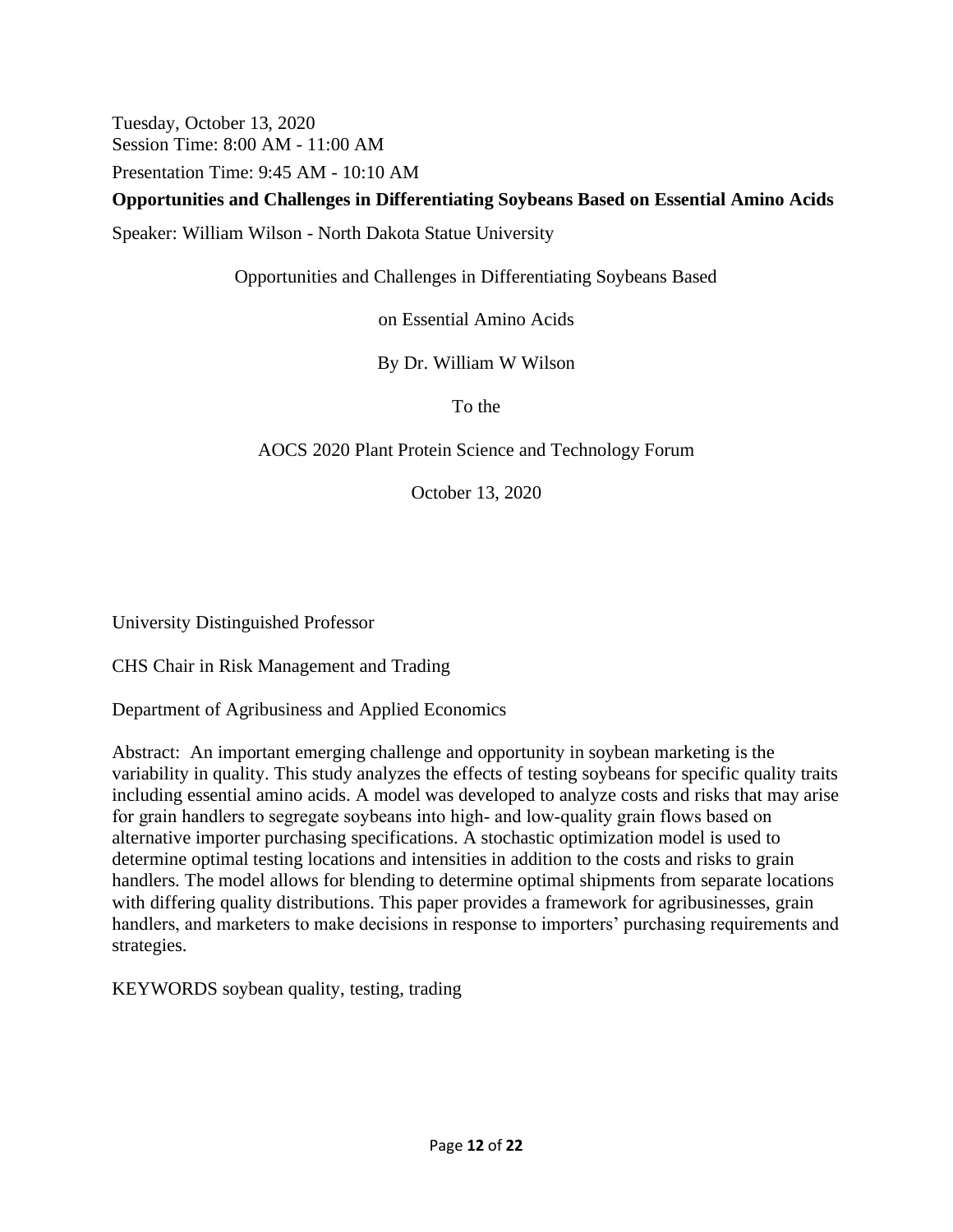Tuesday, October 13, 2020 Session Time: 8:00 AM - 11:00 AM

Presentation Time: 10:15 AM - 11:00 AM

#### **Q&A Panel Discussion: Emerging Technologies for Plant Protein Quality-Based Supply Chains – US Soy**

Session Chair: Phil S. Kerr, PhD - Prairie AquaTech, LLC Moderator: Keenan McRoberts, PhD - United Soybean Board Speaker: Rouf M. Mian, PhD - USDA-ARS Speaker: Seth Naeve - University of Minnesota Speaker: William Wilson - North Dakota Statue University Speaker: Bart Borg - Standard Nutrition Services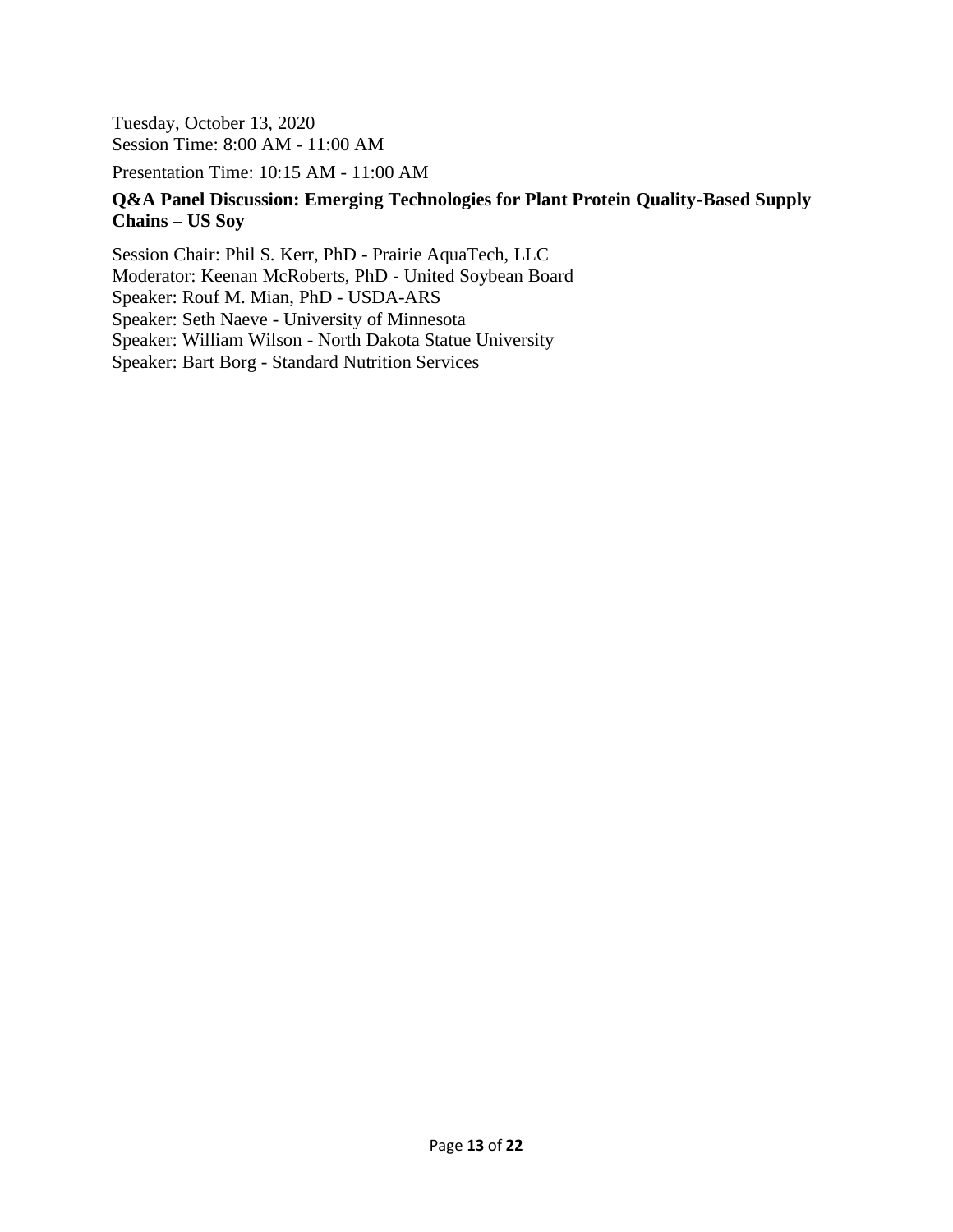# <span id="page-13-0"></span>Session: Emerging Technologies for Plant Protein Quality-Based Supply Chains – Global Crops, Thursday, October 15, 2020

Session Time: 8:00 AM - 11:00 AM

Session Chair: James D. House, PhD - University of Manitoba Session Chair: Janitha Wanasundara - Agriculture and Agri-Food Canada

Thursday, October 15, 2020 Session Time: 8:00 AM - 11:00 AM

Presentation Time: 8:00 AM - 8:15 AM

#### **Introduction: Emerging Technologies for Plant Protein Quality-Based Supply Chains – Global Crops**

Session Chair: James D. House, PhD - University of Manitoba Session Chair: Janitha Wanasundara - Agriculture and Agri-Food Canada

Accurate, affordable and rapid Near Infrared Reflectance (NIR) analysis of protein-rich crops like soybeans has been used commercially for 25 years but they often fail to accurately predict the value in use of protein ingredients like soybean meal for the major production livestock markets that soybean serve. Efforts to enhance NIR systems for predicting protein quality are now underway in the United States soybean industry and are increasingly being used to distinguish and differentiate quality and value in use. This session at the 2nd Annual Plant Protein Science and Technology Forum will highlight the emerging analytical technologies that are enabling new U.S. soybean supply chains that are based on more robust predictive technologies for protein quality. In addition, economic considerations using protein quality for identifying and mitigating value at risk in these emerging supply chains will also be presented as a viable model for future commercialization of soy protein ingredients in domestic and global markets.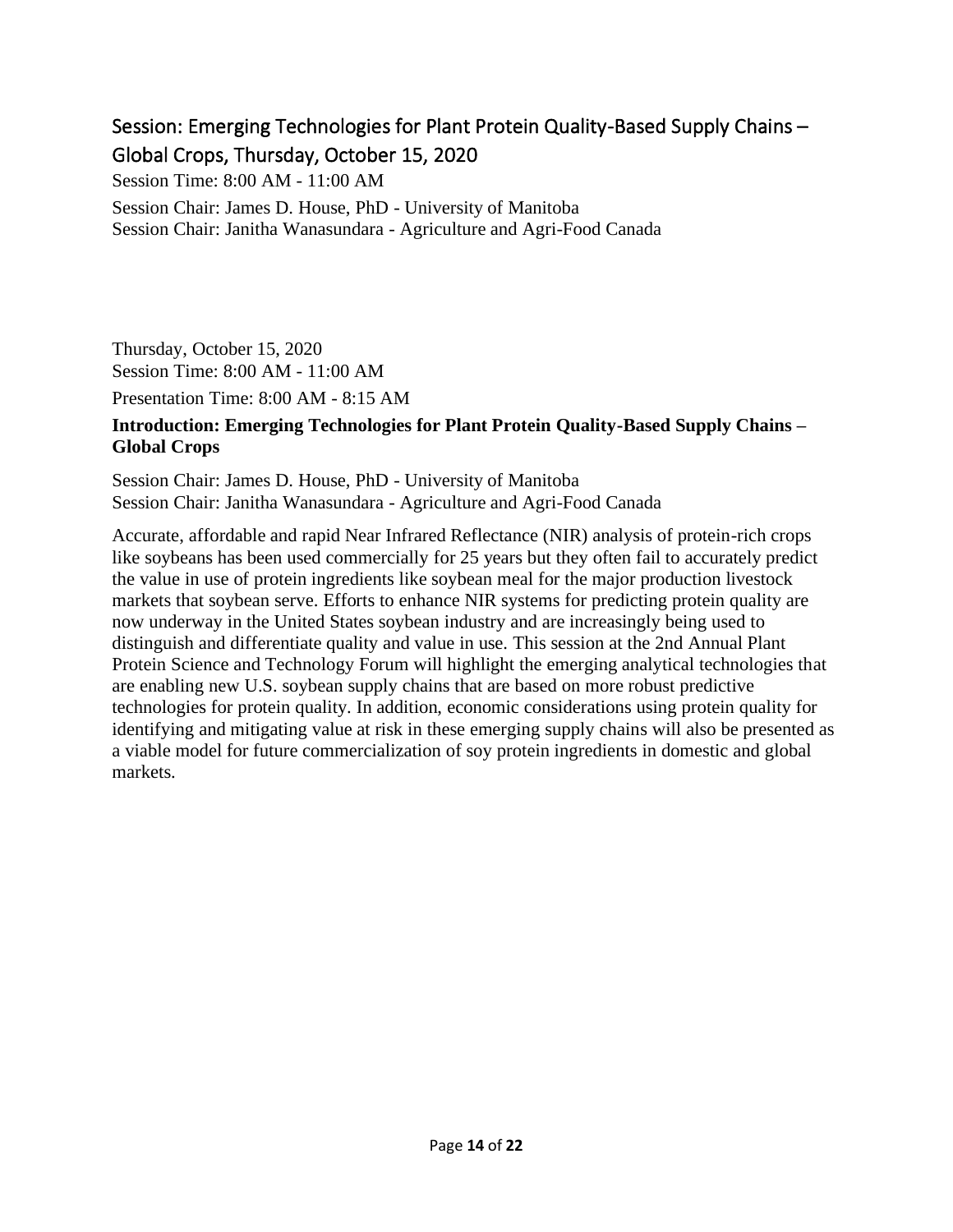Thursday, October 15, 2020 Session Time: 8:00 AM - 11:00 AM

Presentation Time: 8:15 AM - 8:40 AM

#### **Breeding pea for improved protein concentration and quality**

Speaker: Tom Warkentin - Crop Development Centre, University of Saskatchewan

This presentation will address research activities aimed at improving the pea crop to fuel the plant-based protein industry. In order to expand the role of pea in this industry, new varieties must be brought to the marketplace that show improvements in grain yield, agronomic performance, as well as increased seed protein concentration. Breeding and research initiatives directed towards these goals will be addressed.

Thursday, October 15, 2020 Session Time: 8:00 AM - 11:00 AM Presentation Time: 8:45 AM - 9:10 AM

#### **Lupin, an ancient crop with a promising future**

Speaker: Rob J.F van Haren, PhD - Hanze University of Applied Sciences, Groningen, The **Netherlands** 

Andean Lupin (Lupinus mutabilis, tarwi, chocho, pearl lupin) is one of the "Lost Crops of the Inca's". Remains of Andean lupin seeds are found in the tombs of the pre-Inca Nazca culture (about 500 AD) in the Peruvian coastal desert, and the plant is represented in stylized paintings on large pots from the Tiahuanaco culture (500 to 1,000 AD) of the Andean highlands. Andean lupin is like other lupins from this genus rich in quinolizidine alkaloids which makes it toxic for direct human consumption.Low alkaloid contents is a prerequisite for making lupins of interest as major staple crop

Von Sengbusch, a German plant breeder in the 1930's, was the first who succeeded to develop "sweet", low alkaloid varieties of the four major lupin species, white lupin (L. albus), narrowleaved lupin (L. angustifolius), yellow lupin (L. luteus) and Andean lupin. Unfortunately, the sweet Andean lupin variety went lost, probably during World War II, but was later in the 1980's developed again and registered as variety "Inti". The availability of sweet low alkaloid Andean lupin varieties in combination with its high protein (45%) and oil (20%) content, gives Andean lupin the potential to have a business case like soybean. However, three major hurdles needs to be overcome. First hurdle is domestication of the crop. Second hurdle is development of fossil solvent free green practices for lupin bean processing like an integrated supercritical CO2 biorefinery which can make cost-effective products using biocascading principles. Third hurdle is consumer acceptance of lupin based products. This hurdle can be taken by communicating lupin beneficial "superfood" effects on human beauty, well-being and health. The EU-funded BBI-JU H2020 project LIBBIO has the objective to develop new "sweet" Andean lupin varieties, an integrated scCO2 biorefinery and high-end lupin products for skin and hair care cosmetics and food applications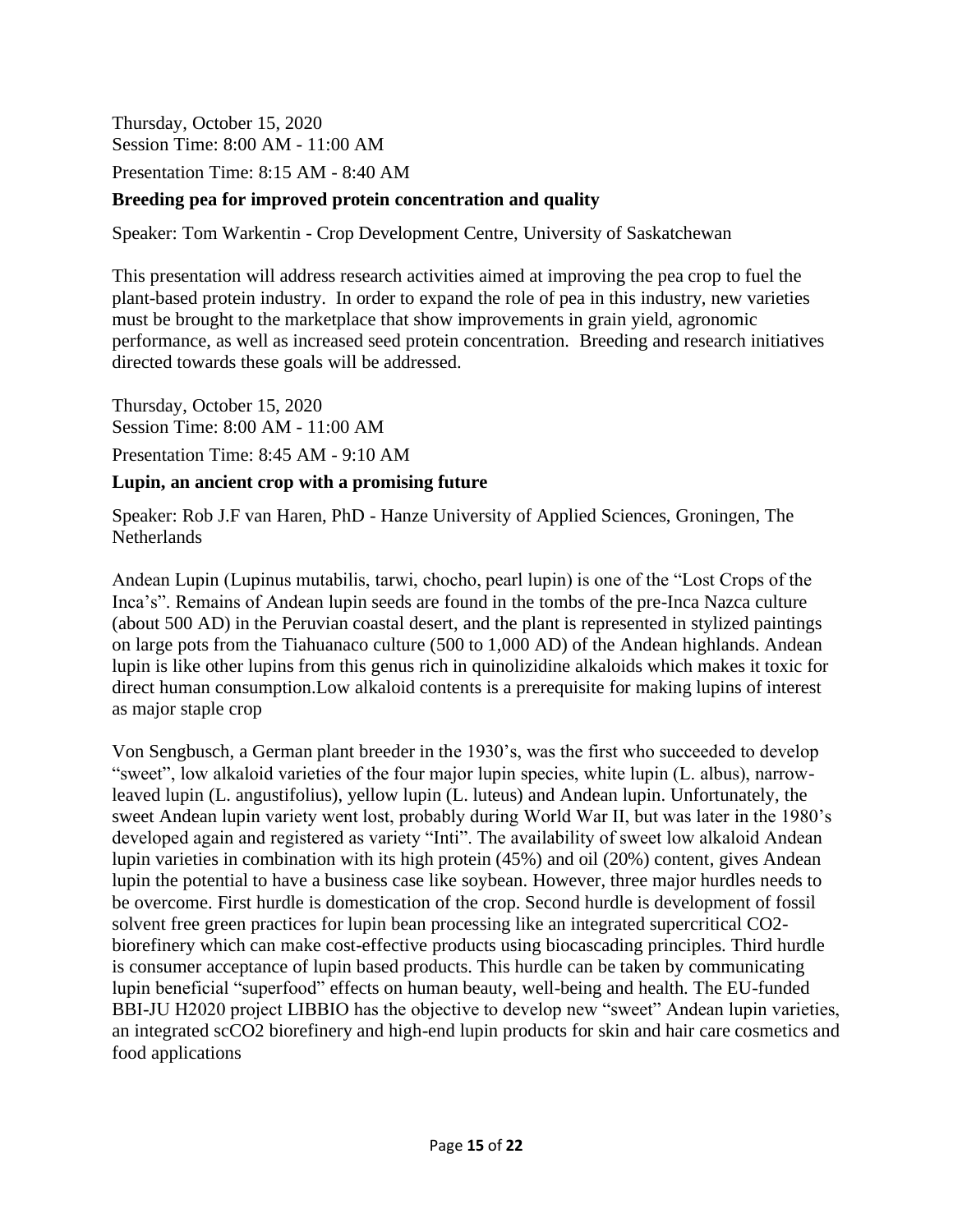Thursday, October 15, 2020 Session Time: 8:00 AM - 11:00 AM

Presentation Time: 9:20 AM - 9:45 AM

#### **Faba bean: the future king of plant protein production for cool climates**

Speaker: Frederick L. Stoddard, PhD (Camb), DrHC (LLU) - University of Helsinki

Faba bean (*Vicia faba*) was one of the first plants to be cultivated at the dawn of agriculture in the Fertile Crescent. It is now grown on all inhabited continents. Like other grain legumes, it fixes atmospheric nitrogen in symbiosis with Rhizobium bacteria in its root nodules, so it requires little nitrogen fertilizer. It is adapted to cool-temperate conditions, in contrast to the warm-temperate adaptation of soybean. Thus, it is autumn-sown in oceanic and Mediterranean climates and spring-sown in sub-boreal and other cool climates. Its protein concentration and biomass production are generally higher than those of other cool-season starchy legumes such as pea and lentil, so it has the potential to produce more protein per hectare than they do. A natural mutation is available to reduce the concentrations of the main antinutritional compounds, vicine and convicine. Faba bean is thus a top candidate as a source of plant protein for use in food manufacture and is already used in meat and ice-cream analogues in Finland.

Thursday, October 15, 2020 Session Time: 8:00 AM - 11:00 AM Presentation Time: 9:50 AM - 10:15 AM

#### **Canola Protein, The Future – Food, Feed & Film**

Author: Curtis. B Rempel - Canola Council of Canada Speaker: Lisa Campbell, MSc - Protein Industries Canada

Thursday, October 15, 2020 Session Time: 8:00 AM - 11:00 AM

Presentation Time: 10:20 AM - 11:00 AM

#### **Q&A Panel Discussion: Emerging Technologies for Plant Protein Quality-Based Supply Chains – Global Crops**

Session Chair: James D. House, PhD - University of Manitoba Session Chair: Janitha Wanasundara - Agriculture and Agri-Food Canada Speaker: Tom Warkentin - Crop Development Centre, University of Saskatchewan Speaker: Rob J.F van Haren, PhD - Hanze University of Applied Sciences, Groningen, The **Netherlands** Speaker: Frederick L. Stoddard, PhD (Camb), DrHC (LLU) - University of Helsinki Speaker: Curtis. B Rempel - Canola Council of Canada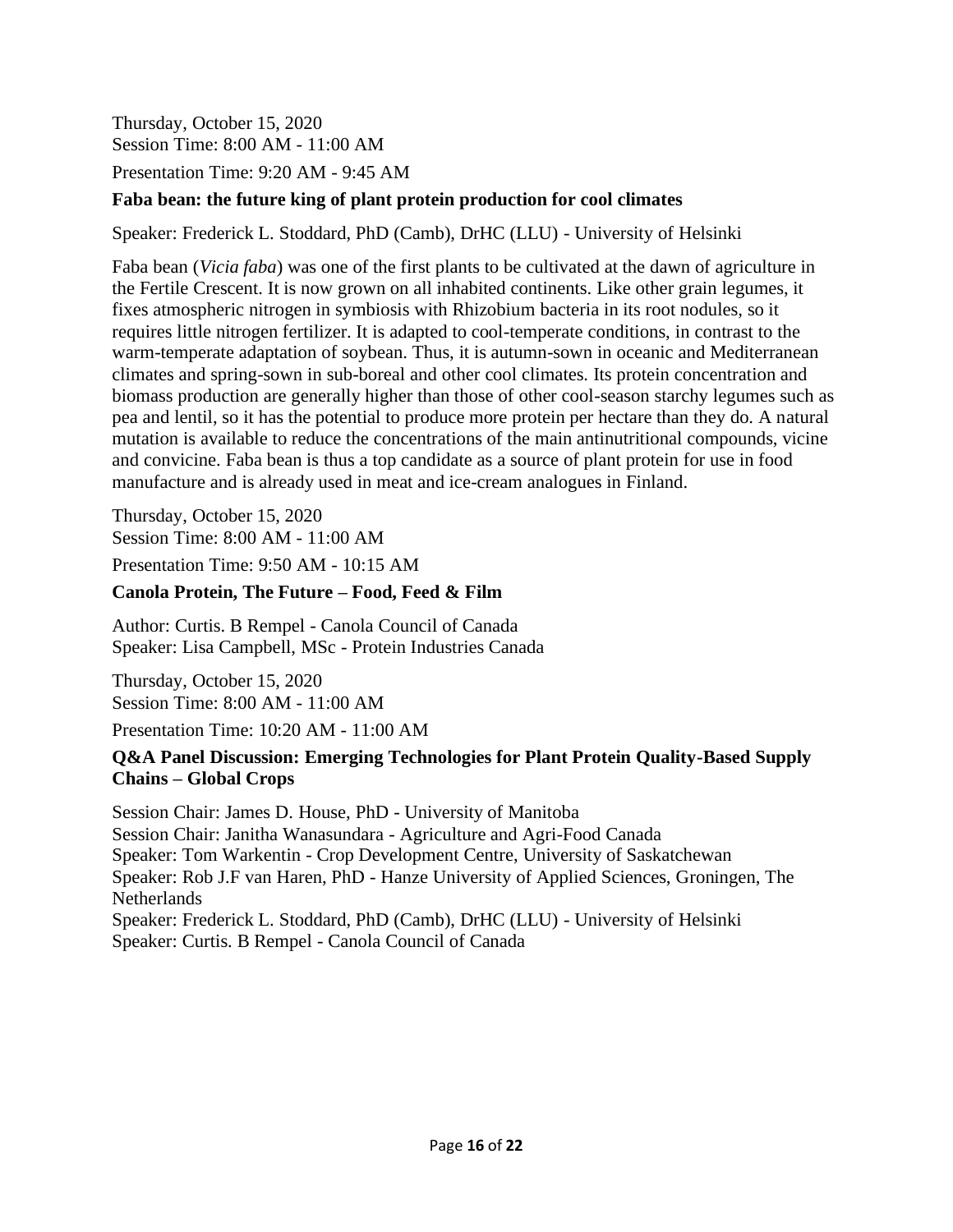# <span id="page-16-0"></span>Session: Relationship between Canine Diets & Dilated Cardiomyopathy (DCM) – Pet Food Health & Nutrition, Tuesday, October 20, 2020

Session Time: 8:00 AM - 11:00 AM Session Chair: Elaine Krul - EKSci, LLC Session Chair: Janitha Wanasundara - Agriculture and Agri-Food Canada

DCM has become a polarizing issue in the pet food industry since the FDA first announced a possible link between certain pet food diets and DCM in July 2018. Additional research since the first FDA report has included research which showed that dietary-associated DCM may occur with some grain-free diets, but that the cause is likely multifactorial, resulting from a combination of dietary, metabolic, and genetic factors. A cause-and-effect relationship between DCM and grain-free diets has not been proven to date, however, there is much concern and debate among pet food formulators, veterinarians, and pet owners. This session is intended to inform AOCS and meeting attendees on the latest developments in this research area and stimulate ideas for any needed further research.

Tuesday, October 20, 2020 Session Time: 8:00 AM - 11:00 AM

Presentation Time: 8:00 AM - 8:15 AM

#### **Introduction: Relationship between Canine Diets & Dilated Cardiomyopathy (DCM) – Pet Food Health & Nutrition**

Session Chair: Elaine Krul - EKSci, LLC Session Chair: Janitha Wanasundara - Agriculture and Agri-Food Canada

Tuesday, October 20, 2020 Session Time: 8:00 AM - 11:00 AM

Presentation Time: 8:00 AM - 11:00 AM

#### **Relationship between Canine Diets & Dilated Cardiomyopathy (DCM) – Pet Food Health & Nutrition**

DCM has become a polarizing issue in the pet food industry since the FDA first announced a possible link between certain pet food diets and DCM in July 2018. Additional research since the first FDA report has included research which showed that dietary-associated DCM may occur with some grain-free diets, but that the cause is likely multifactorial, resulting from a combination of dietary, metabolic, and genetic factors. A cause-and-effect relationship between DCM and grain-free diets has not been proven to date, however, there is much concern and debate among pet food formulators, veterinarians, and pet owners. This session is intended to inform AOCS and meeting attendees on the latest developments in this research area and stimulate ideas for any needed further research.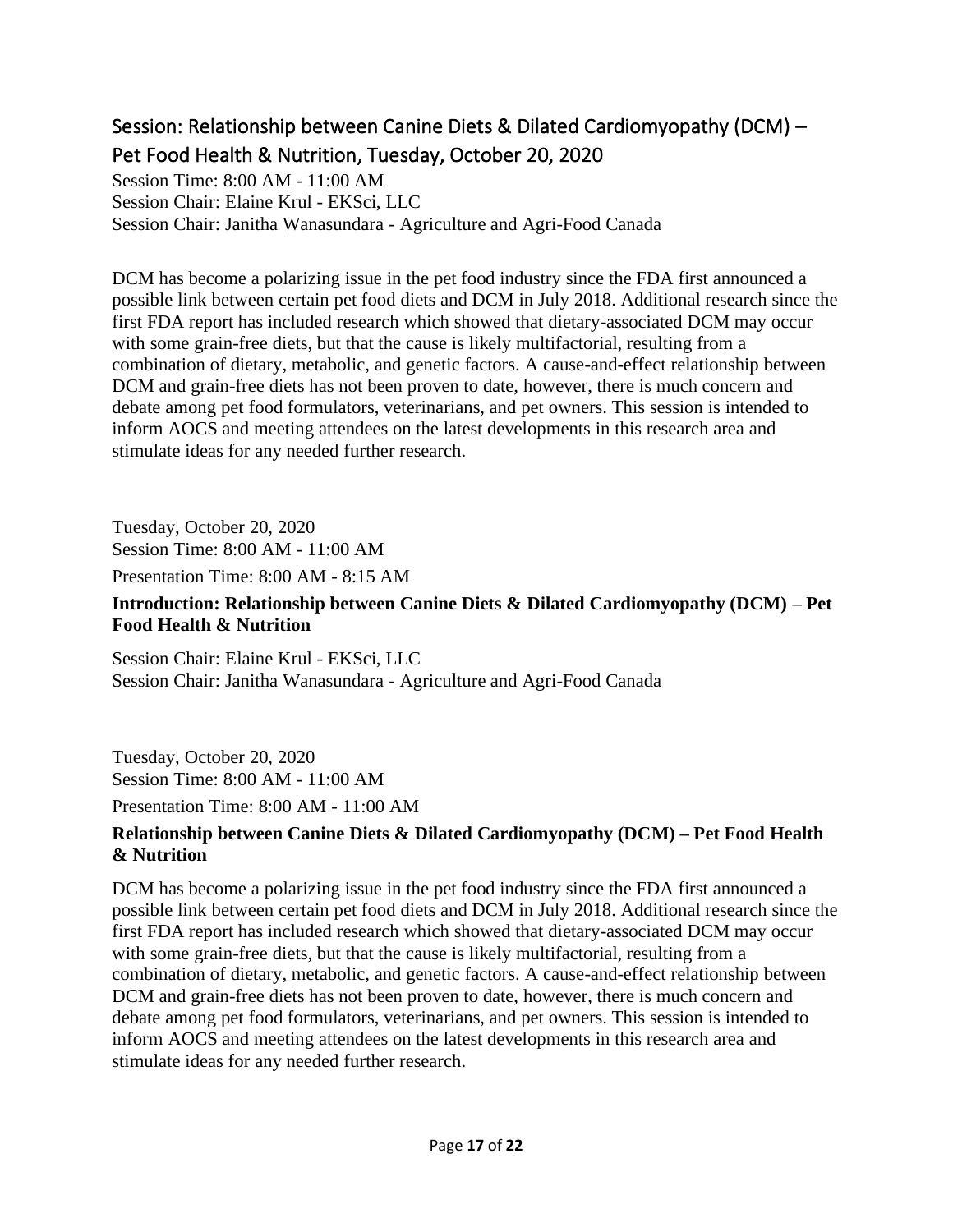Tuesday, October 20, 2020 Session Time: 8:00 AM - 11:00 AM

Presentation Time: 8:15 AM - 8:45 AM

#### **Incidence of canine dilated cardiomyopathy, breed and age distributions, and grain-free diet sales in the United States from 2000-2019: a retrospective survey**

Speaker: Eva M. Oxford, DCM, PhD, DACVIM-C - The Heart Vet, BSM Partners

Tuesday, October 20, 2020 Session Time: 8:00 AM - 11:00 AM Presentation Time: 8:50 AM - 9:20 AM

#### **Overview of pulse crops and historical use of pulses and pulse ingredients in pet food industry**

Speaker: Mehmet C. Tulbek, PhD - AGT Foods Research & Development Centre

Tuesday, October 20, 2020 Session Time: 8:00 AM - 11:00 AM

Presentation Time: 9:25 AM - 9:55 AM

#### **The evaluation of protein and carbohydrate sources with an emphasis on their impact to taurine status in dogs**

Speaker: Greg Aldrich - Kansas State University

For a grain free diet to be a contributing factor on dilated cardiomyopathy in dogs several ingredient related factors must be demonstrated relative to lower circulating taurine. Previous research has implicated limited bioavailability of precursor amino acids CYS and MET and the impact of fermentable substrates on TAU destruction or elimination. Various animal proteins, legumes and tubers have been implicated recently. Bioavailability of amino acids differs from direct measurement and can be influenced by structural protein composition, thermal processing, and interference from protease inhibitors or structural carbohydrates. Direct evaluation of a single ingredient in the target species is difficult, so surrogate species such as poultry or rodents are often used. More recently *in vitro* methods have been explored such as the protein digestibility corrected amino acid score and others. These methods can aid in the comparison among protein sources for the availability of amino acids such as CYS and MET whether of animal or plant origin. The legume seeds are well established to possess protease inhibitors such as the trypsin inhibitor which can reduce protein utilization. These are generally considered to be inactivated by thermal processing. Fiber sources, such as beet pulp have been shown to reduce TAU in the circulation. Other non-structural carbohydrates such as the oligosaccharides may act in a similar fashion. Legume seeds contain appreciable levels of these non-structural carbohydrates. They are not quantified by fiber analysis so may not be accounted for during formulation. They are fermentable substrates which may affect colonic fermentation and bile acid metabolism; thus, possibly disrupting TAU availability. Examples from our laboratory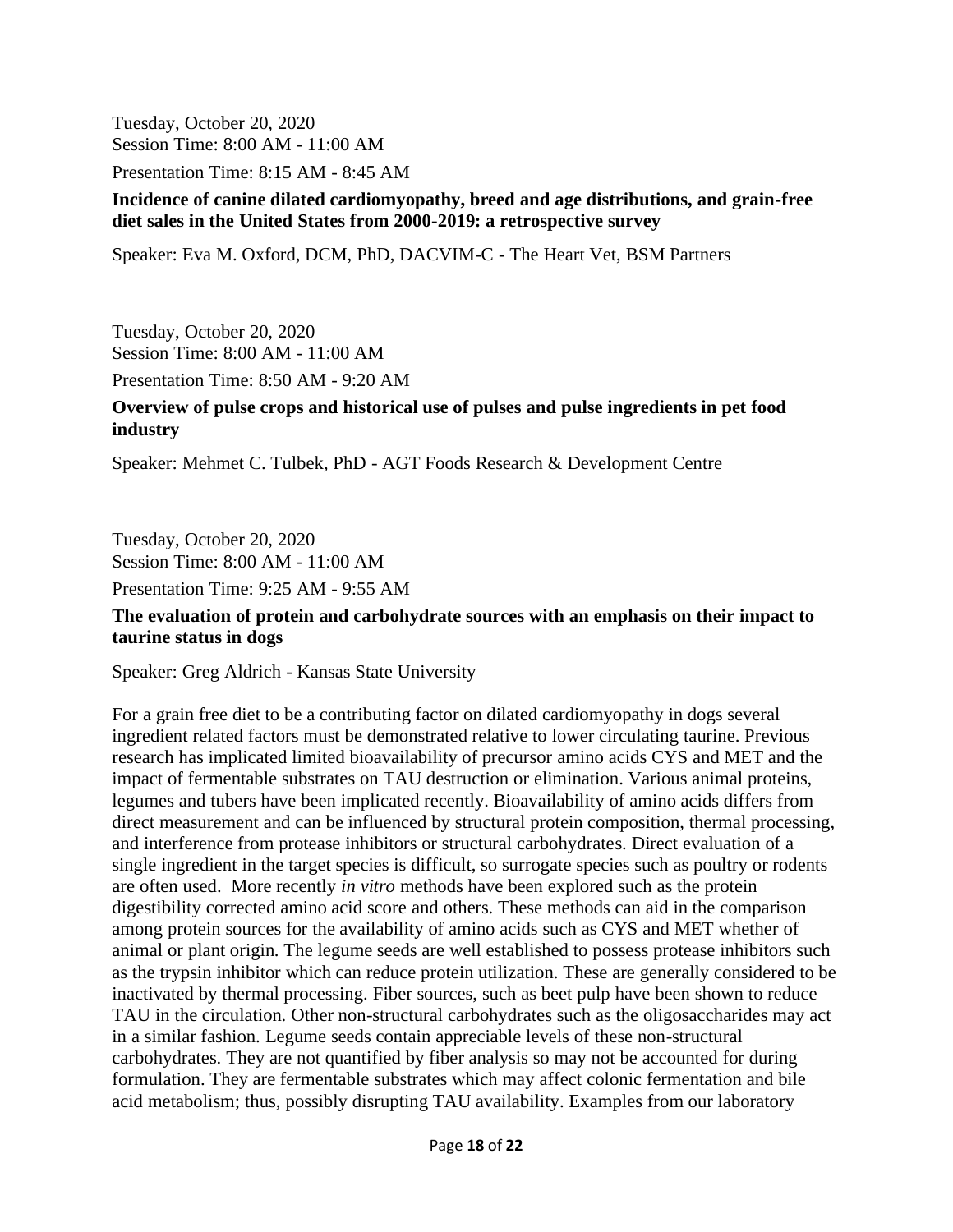evaluating implicated ingredients in the dog and model systems will be shared to provide context to the discussion about where they may, or may not, be involved in this canine health issue.

Tuesday, October 20, 2020 Session Time: 8:00 AM - 11:00 AM Presentation Time: 10:00 AM - 10:30 AM

#### **The pulse of innovative ingredients for foods intended for dogs: Then, now and the future**

Speaker: Anna K. Shoveller, BScH, PhD - University of Guelph

Since July 2018 many researchers have been attempting to deconstruct the variables that contribute to the progression of dilated cardiomyopathy. Indeed, the most important factor to avoiding secondary DCM is ensuring sulfur amino acid sufficiency to support taurine synthesis. New information suggests differences in the minimum methionine requirement among breeds and unique SAA metabolism among small, medium and large breeds dogs. When these AA are provided in sufficient amounts in diets containing pulses, taurine excretion increases, but if SAA are adequate, taurine status does not decrease. In addition to the contribution of dietary SAA, micronutrients that provide methyl groups may also improve SAA and taurine status and micronutrient content should be considerd in food formulation. While appropriate diet formulation is important, the habits of consumers as it contributes to healthy choices should also be considered among consumers who chose grain-free vs. grain-based foods.

Tuesday, October 20, 2020 Session Time: 8:00 AM - 11:00 AM Presentation Time: 10:35 AM - 11:00 AM

#### **Q&A Panel Discussion: Relationship between Canine Diets & Dilated Cardiomyopathy (DCM) – Pet Food Health & Nutrition**

Session Chair: Elaine Krul - EKSci, LLC Session Chair: Janitha Wanasundara - Agriculture and Agri-Food Canada Speaker: Greg Aldrich - Kansas State University Speaker: Anna K. Shoveller, BScH, PhD - University of Guelph Speaker: Eva M. Oxford, DCM, PhD, DACVIM-C - The Heart Vet, BSM Partners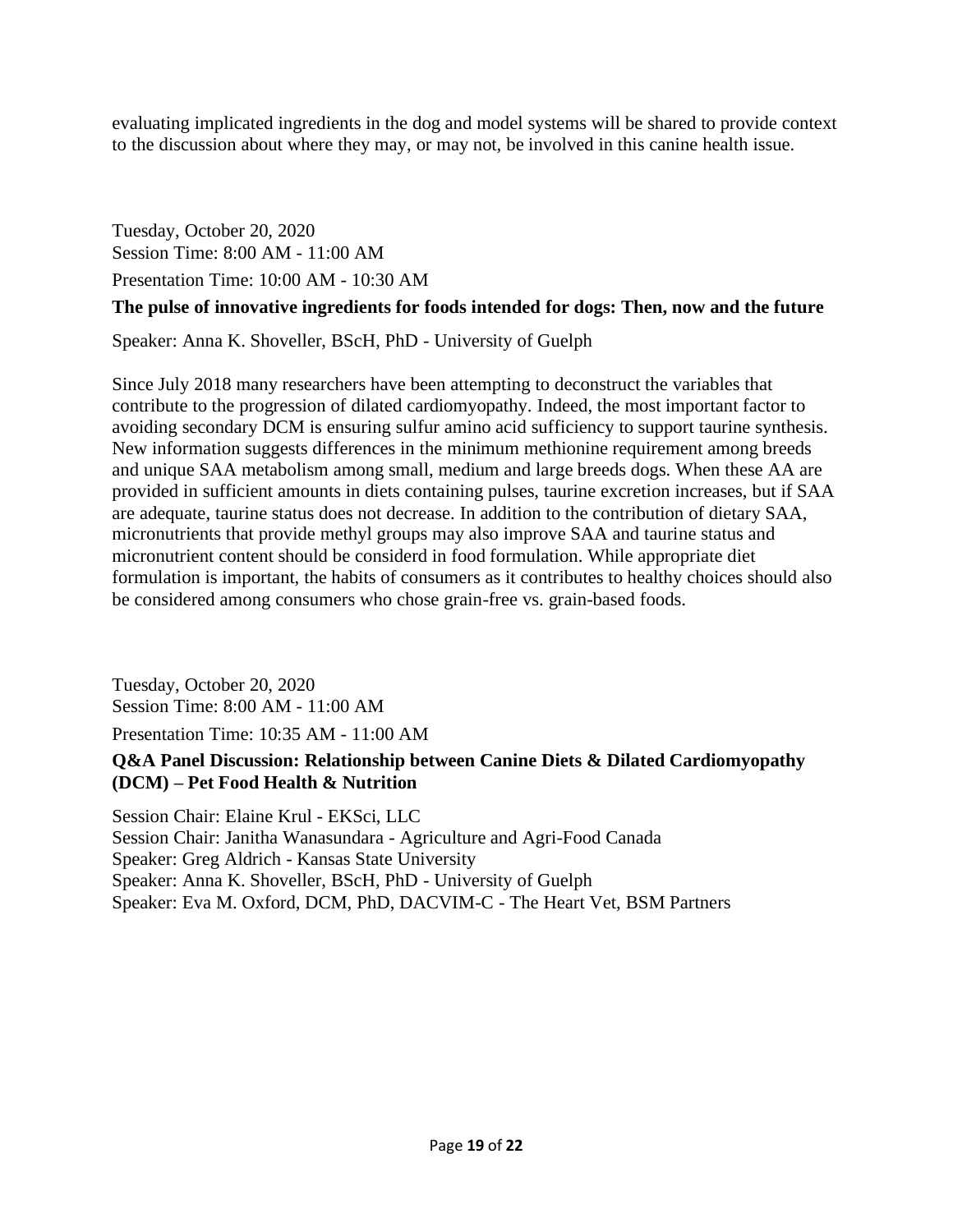### <span id="page-19-0"></span>Session: Plant Proteins and Sustainability - sponsored in part by: [ADM,](http://www.adm.com/) Friday, October 23, 2020

Session Time: 8:00 AM - 11:30 AM Session Chair: Baljit Ghotra - Archer Daniels Midland Company, USA Moderator: Seyhun Gemili - Archer Daniels Midland Company, USA

Our growing global population requires affordable proteins that promote the wellbeing of both people and the planet. This requires building a sustainable value chain from farms to consumers. Join us to participate and learn how science and technological advances can help solve the challenges as we look at the future of plant proteins. The session on plant proteins and sustainability will highlight the importance of collaborative efforts between research, industry and government agencies to apply effective technological solutions, that include sustainable agricultural practices, crop biotechnology, processing solutions, food quality, and traceability.

Friday, October 23, 2020 Session Time: 8:00 AM - 11:30 AM Presentation Time: 8:00 AM - 11:30 AM

#### **Plant Proteins and Sustainability**

Our growing global population requires affordable proteins that promote the wellbeing of both people and the planet. This requires building a sustainable value chain from farms to consumers. Join us to participate and learn how science and technological advances can help solve the challenges as we look at the future of plant proteins. The session on plant proteins and sustainability will highlight the importance of collaborative efforts between research, industry and government agencies to apply effective technological solutions, that include sustainable agricultural practices, crop biotechnology, processing solutions, food quality, and traceability.

Friday, October 23, 2020 Session Time: 8:00 AM - 11:30 AM Presentation Time: 8:15 AM - 8:40 AM **Unlocking Nature. Enriching Life: ADM's 360° Focus on Sustainability**

Speaker: Alison Taylor - Archer Daniels Midland

Friday, October 23, 2020 Session Time: 8:00 AM - 11:30 AM Presentation Time: 8:45 AM - 9:10 AM **Digitalization to Create Business Value**

Speaker: Stuart Bashford, MBA - Bühler Group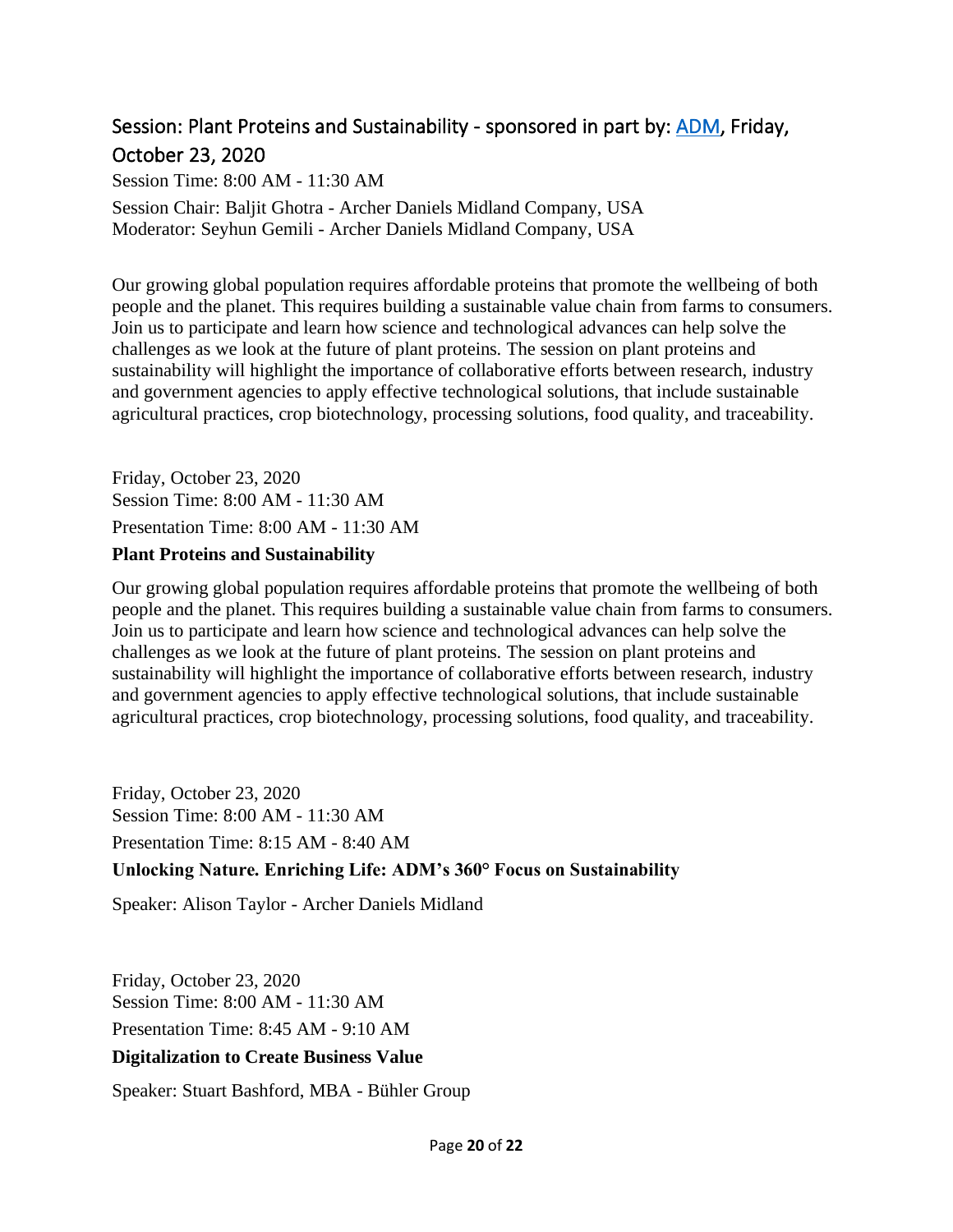Friday, October 23, 2020 Session Time: 8:00 AM - 11:30 AM

Presentation Time: 9:15 AM - 9:40 AM

#### **Developing Camelina and Pennycress as Sustainable Sources of Functional Proteins**

Speaker: B. Pam Ismail - University of Minnesota

Friday, October 23, 2020 Session Time: 8:00 AM - 11:30 AM Presentation Time: 9:45 AM - 10:10 AM

#### **Bayer Crop Science, Sustainability, & Open Innovation – Partnering to solve agriculture's challenges**

Speaker: Dan Ruzicka, PhD - Bayer Crop Science

At Bayer, we are driven to help solve some of the world's toughest challenges. In agriculture, this means feeding the world of the future without starving our planet. Farmers need innovation not only to grow enough, but to grow better for our planet and its people. Our scientists in R&D are united around this purpose, and our pipeline is designed to realize this goal. Everything we do from biology, biotechnology, crop protection and data science to collaborating with external partners large and small—is about finding new and better ways to create true value for farmers, consumers and our planet. We approach innovation in in three ways: We drive both incremental and disruptive innovation by leaning into our strengths to continuously improve our offerings, while at the same time advancing transformational breakthroughs at the intersection of emerging technologies and with new partners. We seek inspiration from in-field challenges and opportunities to develop tailored solutions that combine the right seeds and traits, crop protection and digital tools to meet the needs of farmers in their specific fields. We believe every investment in innovation should also be an investment in sustainability and are committed to developing products that help reduce the environmental impact of agriculture. We are passionate about improving the lives of smallholder farmers through better solutions for their fields. We remain purpose-driven in our daily endeavor to deliver products through our R&D Pipeline, to contribute to a more sustainable agriculture in the years to come.

Friday, October 23, 2020 Session Time: 8:00 AM - 11:30 AM Presentation Time: 10:15 AM - 10:40 AM

#### **Sustainability of Plant, Hybrid and Meat Products**

Speaker: Sergiy M. Smetana - DIL German Institute of Food Technologies (DIL e.V.)